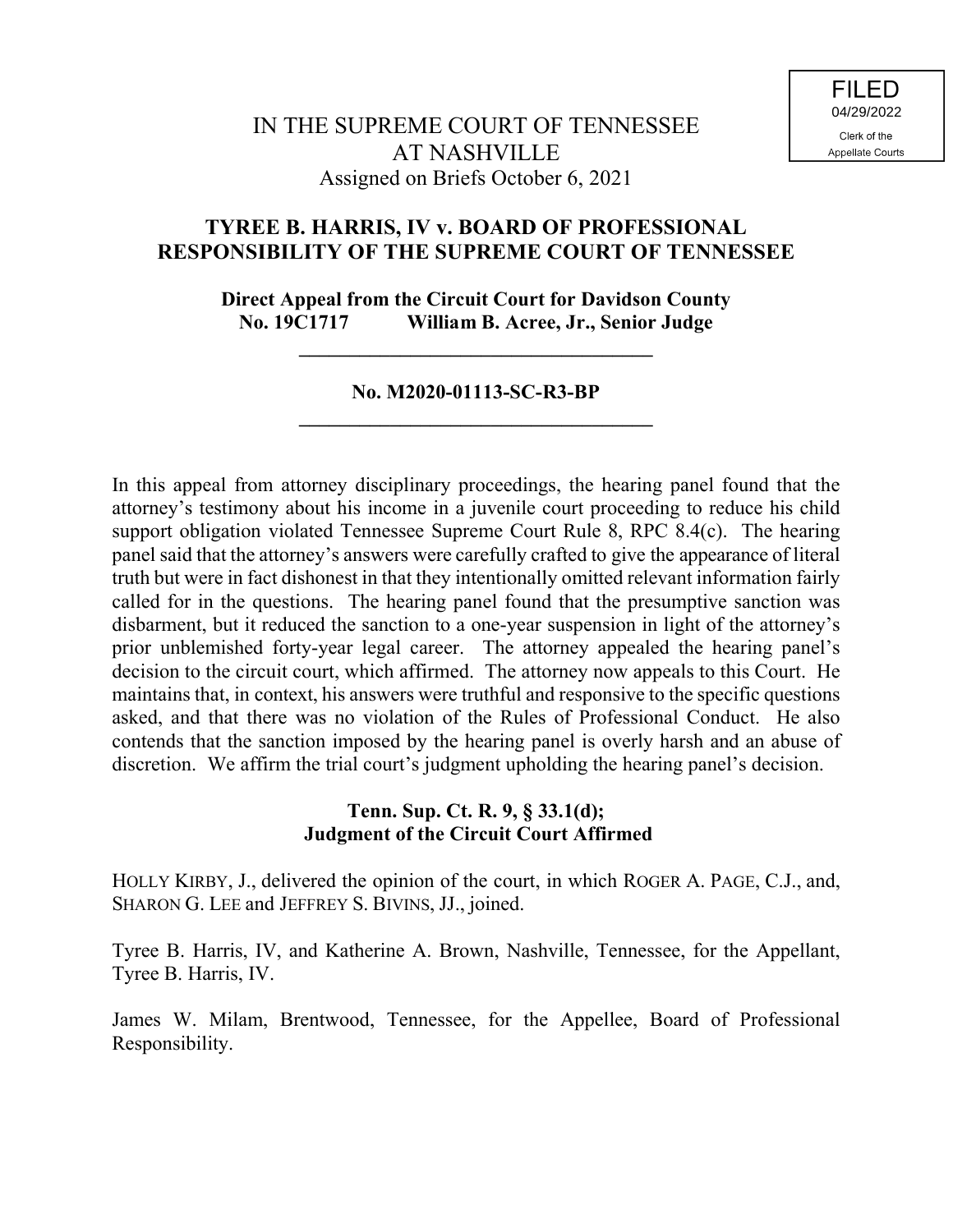### **OPINION FACTUAL AND PROCEDURAL BACKGROUND**

The respondent attorney in this case, Appellant Tyree B. Harris, IV, has been licensed to practice law in Tennessee since 1970. Pursuant to Tennessee Supreme Court Rule 9, § 33.1(d), he appeals the discipline imposed by a hearing panel of the Tennessee Board of Professional Responsibility ("BPR" or "Board"). The discipline at issue arises out of testimony Mr. Harris gave during child support proceedings. The child support testimony related to a client fee that had been the subject of a prior dispute between Mr. Harris and his former law firm. We will briefly summarize both the law firm dispute and the child support proceedings in order to address the discipline imposed.<sup>1</sup>

### **Law Firm Dispute**

In 2010, Mr. Harris was a partner in the three-member Nashville law firm of Willis & Knight, PLC. In May of that year, the firm received a client fee payment of \$336,857.57. The client disputed a portion of the fee, so the firm kept the entire fee payment in its escrow account pending resolution of the dispute.

Ordinarily, the firm placed such fees in an operating account used to pay the firm's rent and other overhead costs. After covering those expenses, the firm would allocate any remaining funds to the designated capital accounts of individual partners, including Mr. Harris. Each of the three individual partners could then make cash withdrawals to pay personal expenses, thereby reducing his or her individual capital account balance. Among Mr. Harris's personal expenses was a child support obligation. He authorized the firm to send periodic checks directly to the child's mother and charge those amounts against his capital account balance.

By January 2011, the law firm resolved the fee dispute with its client and was ready to distribute the funds from the escrow account. Meanwhile, relations between the partners had become strained, in part because Mr. Harris believed he was bearing a disproportionate share of the firm's costs. The events that followed were a departure from the firm's usual practice regarding client fees, and Mr. Harris and another lawyer in his firm told somewhat differing versions of what happened.

 $1$  Our summary is based on the record of this case, which includes a four-volume administrative record that was sealed for reasons that are not apparent from the record. To resolve Mr. Harris's appeal, it is necessary for us to describe some of the proceedings in the sealed record, so the record is deemed unsealed to the extent we describe it in this opinion.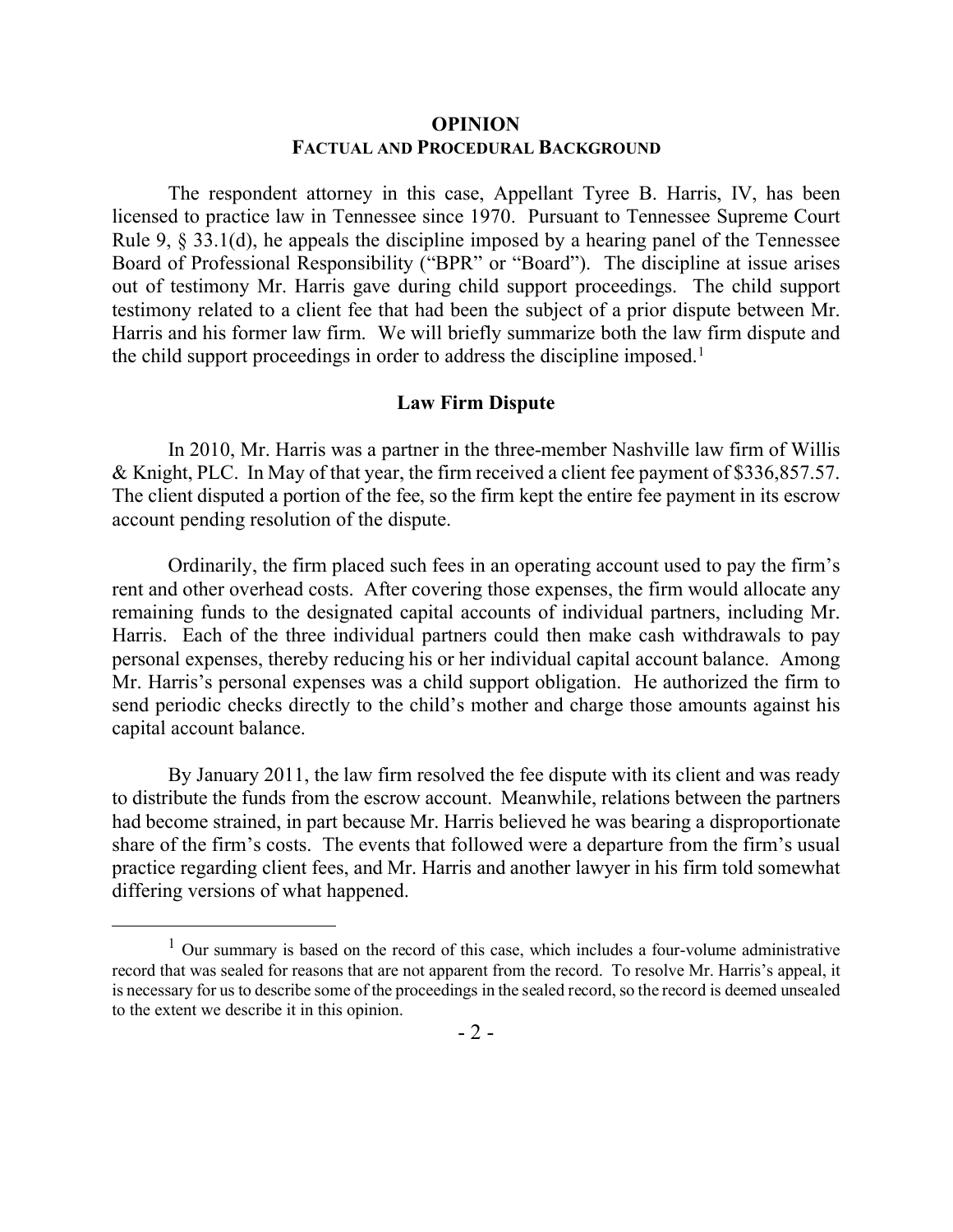As outlined above, the firm's usual practice was to first deposit funds in the operating account, pay firm expenses, and then allocate any remaining funds to partners' individual capital accounts. According to Mr. Harris, he and two other members of the firm decided by a 2-1 vote to bypass the operating account entirely and distribute the partners' shares of the fee from the escrow account directly to each individual partner. Pursuant to this plan, on January 31, 2011, Mr. Harris directed the firm's bookkeeper to prepare three checks from the escrow account, one for each partner in the amount of his or her share of the fee. Mr. Harris's check was for \$225,000. Once he received the check from the firm's bookkeeper, he deposited it into a separate personal savings account.

The law firm sued Mr. Harris in the Chancery Court for Davidson County. The complaint asserted, among other things, that Mr. Harris converted some or all of the \$225,000. In the litigation, Mr. Harris testified about the purported 2-1 vote to bypass the firm's operating account and distribute the client fee directly to the partners. One of the firm's partners disputed Mr. Harris's testimony and maintained there was never a vote to bypass the firm's operating account.

The chancery court tried the case in 2015 and found that Mr. Harris's testimony about the purported vote was not credible. It held him liable to the law firm for conversion, intentional misrepresentation, misrepresentation by concealment, fraud, and breach of fiduciary duty. The court awarded the firm compensatory and punitive damages along with costs and fees. *See Knight v. Harris*, No. M2016-00909-COA-R3-CV, 2018 WL 372211, at \*3 (Tenn. Ct. App. Jan. 11, 2018), *perm. app. denied*, (Tenn. May 17, 2018).

On appeal, the Court of Appeals mostly affirmed the chancery court's findings. However, it reversed the chancery court's award of punitive damages on the basis that the record lacked clear and convincing evidence that Mr. Harris had fraudulent intent when he converted his share of the disputed client fee. *Id.* at \*10–11.

### **Child Support Proceedings**

Meanwhile, in September 2010, while the disputed client fee was still being held in the law firm's escrow account, Mr. Harris petitioned the Juvenile Court of Davidson County to reduce his child support obligation. 2 In the petition, Mr. Harris claimed his income had decreased. The petition was pending in January 2011, when Mr. Harris

 $2$  Mr. Harris had previously filed at least four such requests since the child was born in 1996.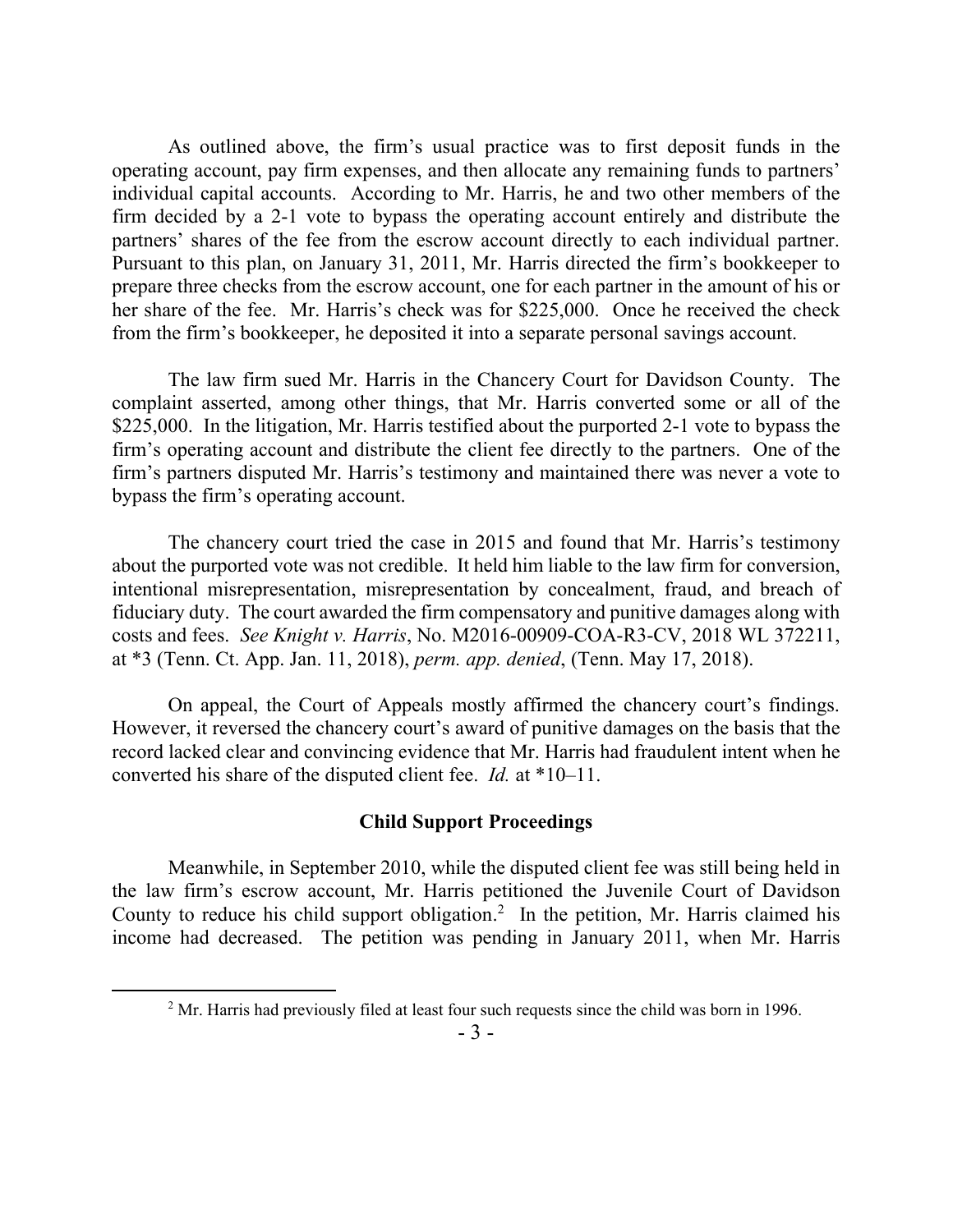received his \$225,000 share of the disputed law firm fee and deposited it into his personal account.

The juvenile court scheduled its hearing on the child support modification petition for April 1, 2011. About a week before the hearing, and a day before Mr. Harris's scheduled deposition, the juvenile court conducted a telephonic hearing to address discovery obligations. The court ordered Mr. Harris to produce his tax returns and the law firm's profit-loss statements dating back to 2007.<sup>3</sup>

At Mr. Harris's deposition, counsel for the child's mother asked Mr. Harris about his income, his capital account, and checks from his law firm. As detailed below, Mr. Harris's responses did not disclose the fact that he had received and deposited into his personal savings account a \$225,000 check from the firm's escrow account.

Specifically, Mr. Harris was first asked about his law firm capital account:

Q. Is that something that you as a partner at a law firm would be concerned about, the value of your capital account?

A. It allows me to draw.

Q. Okay. And so that means you get to get money out of the law firm?

A. Yes.

 $\overline{a}$ 

Q. Okay. And when it's zero, like it is now - - or below zero like it is now, what does that - - what effect does that have on you?

A. I have not drawn anything from the firm with the single exception of my child support. I have not drawn a penny from Willis & Knight, PLC, in the last five months.

Q. Okay. And - -

 $3$  In his subsequent disciplinary hearing, Mr. Harris testified that, when the juvenile court considered his previous child support modification petitions, it typically evaluated them by using a two or three-year average of income as reflected on his tax returns.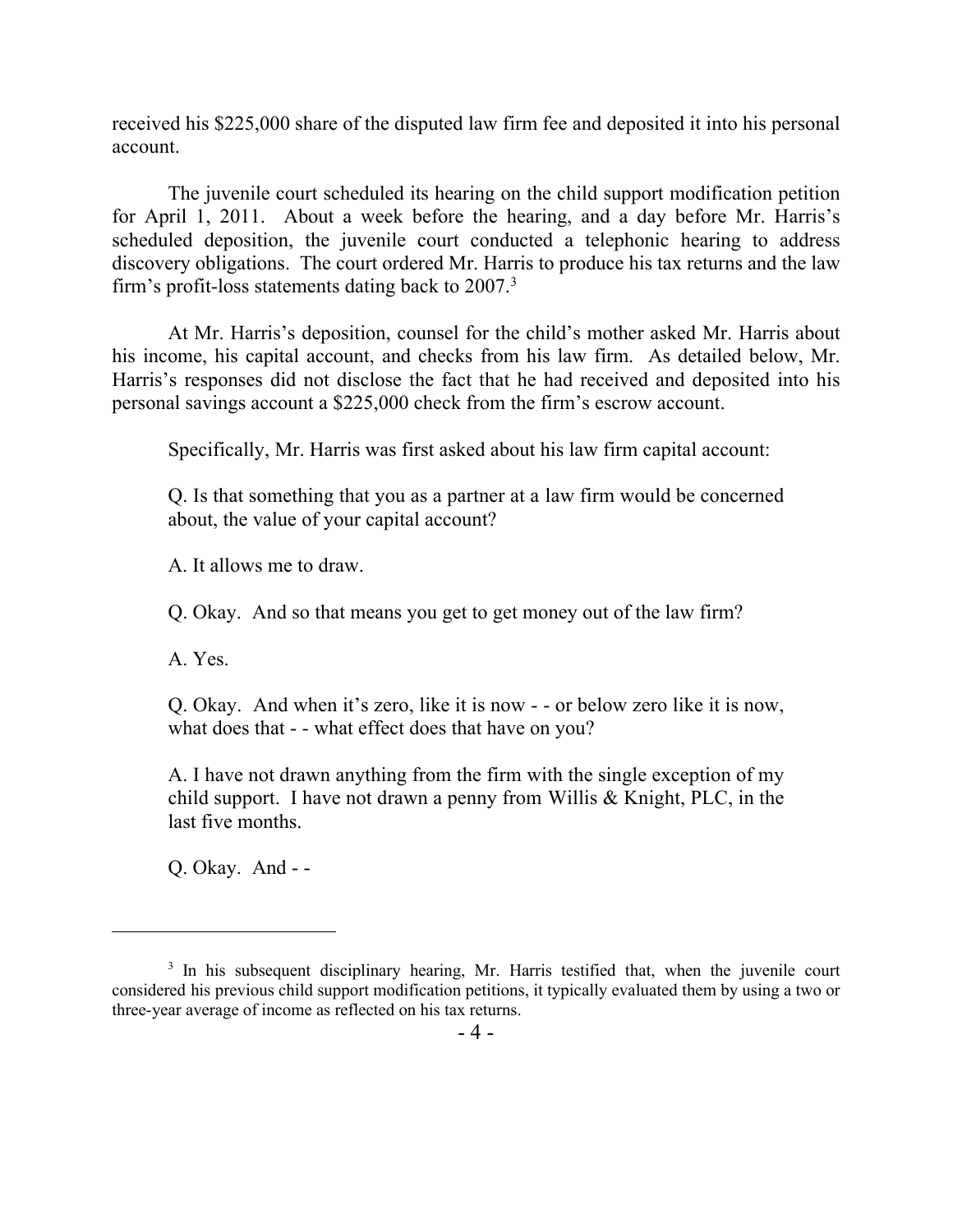A. I'm sorry, four months.

Q. All right.

A. Four months.

Shortly after, Mr. Harris was asked about checks from the firm:

Q. Okay. Are there - - is there a record of the checks that you've received from the firm from 2007 until present?

A. My tax returns.

Q. No, no, that's not what I'm asking. I'm asking for a record that shows how much - - how many checks were written to you and how much they were for from the firm. Does that record exist?

A. I don't believe so.

Q. Okay.

A. I can't say that it doesn't, but I don't believe that it does, because you're - - the only thing I get is a draw, and I take the draw and that's it....

. . . .

Q. Okay. The information I want is from 2007 until present, any check that has been written by the law firm to you. You have the ability to get that for me, don't you?

A. I guess I probably could. I would have to get the cancelled checks. I don't know where the cancelled checks are. I mean, all I can do is ask.

At the child support modification hearing a week later, Mr. Harris offered similar testimony about his capital account, the firm's income, and his income:

Q: Mr. Harris, have you taken a draw since the first of the year?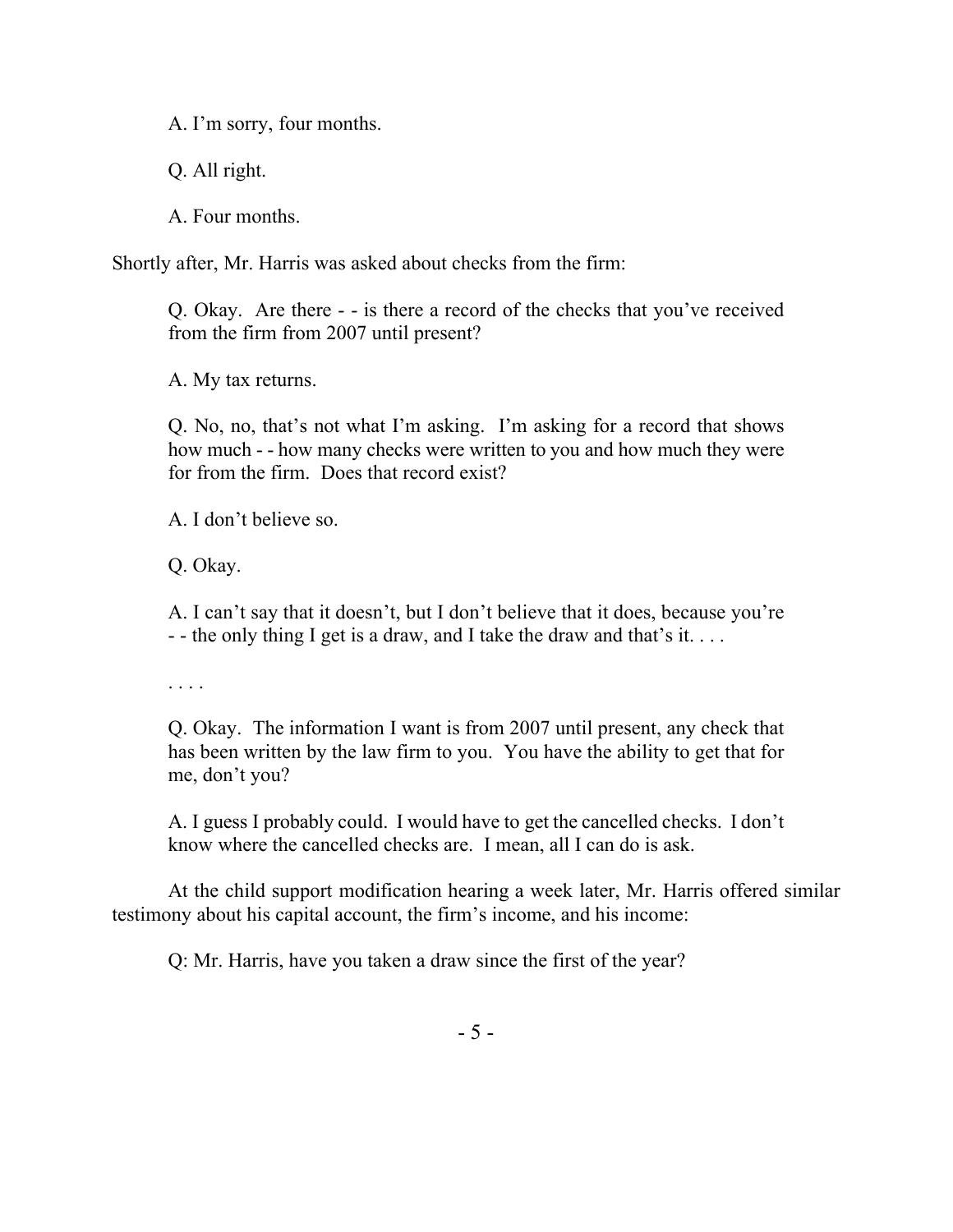A: No. (Pause). Technically I have. The court ordered me to continue to pay the full amount of the child support except for the month of March, and because the firm writes a check and charges it against my capital account, that check has continued to [the child's mother], so technically, I have taken a draw to the extent that I have paid the capital account, but in no other way have I.

[The Court]: Just so I make sure I understand, you are saying that the only draw you have taken has been child support.

A: Yes, Your Honor. And that is a check that is written by the firm to . . . the mother.

Mr. Harris also testified about the firm's profit and loss statements, but he did not disclose the large client fee the firm received in May 2010 and distributed to the partners a few months before the hearing:

Q: With respect to the firm's income for January and February, what are the total collections then?

[The Court]: About \$66,000.

A: I believe your Honor is correct. If you want me to add them, I will.

[The Court]: The figures are – it is  $$34,605$  and  $$31,611$  – that's  $$36,200$ [sic], somewhere in that range.

Q: What have the total expenses been?

A: Right at \$59,000.

Q: And again, your share of the profit would be what?

A: Would be 50 percent. There is one thing about the collections . . . .

[Opposing Counsel]: Objection, there is no question on the table.

[The Court]: Sustained.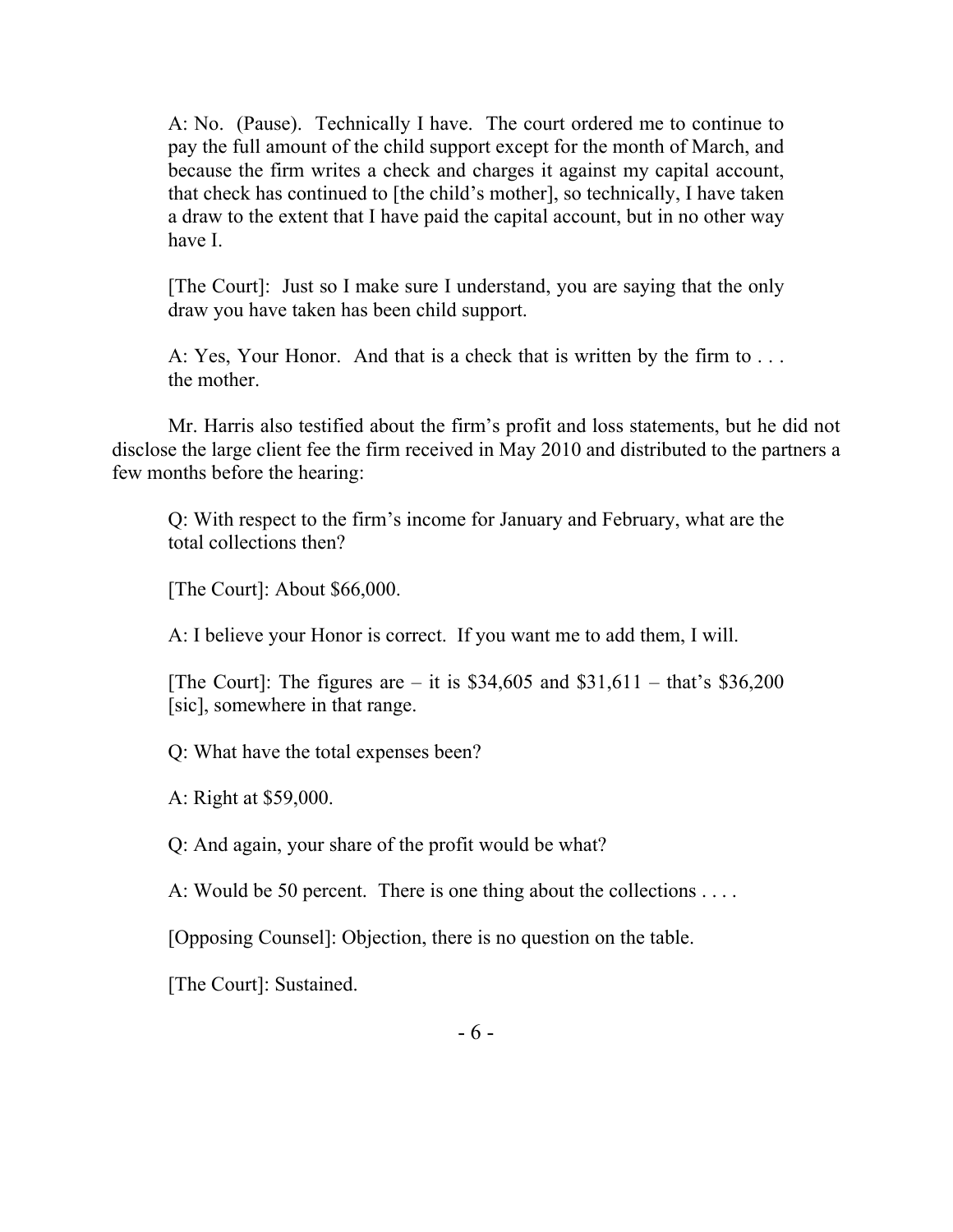Q: Is there anything you would like to tell the court, about, additional, about the collections?

A: . . . [T]hese numbers, the collection numbers almost certainly will not be as great.

Finally, counsel for the child's mother asked Mr. Harris directly about his income. Mr. Harris responded:

Q: So you testified that you have made really no money other than the child support draws in 2011, is that correct?

A: I didn't say I made no money. I made modest money.

Q: Modest money, you don't know what it is do you?

A: For 2011, in the two months that are there, there is approximately \$7,500 in profit.

Q: \$7,500 in two months?

A: Yes.

At one point during the hearing, Mr. Harris's attorney sought to introduce into evidence a spreadsheet on the law firm's capital accounts. Mr. Harris testified there was a figure on the spreadsheet that was "under discussion." The child's mother's attorney objected to this testimony and the spreadsheet because, in his deposition, Mr. Harris had not said anything about issues regarding the firm's capital accounts that were "under discussion." The juvenile court judge granted the objection and disallowed the spreadsheet exhibit and the line of questioning.

In sum, in response to questions about his income, his capital account, checks he had received from the firm, and the firm's collections, Mr. Harris did not disclose the \$225,000 check from the law firm he had deposited into his personal savings account. Based on Mr. Harris's testimony, the juvenile court found that Mr. Harris's income was reduced and cut his required monthly child support payment roughly in half, by over \$1,000 per month.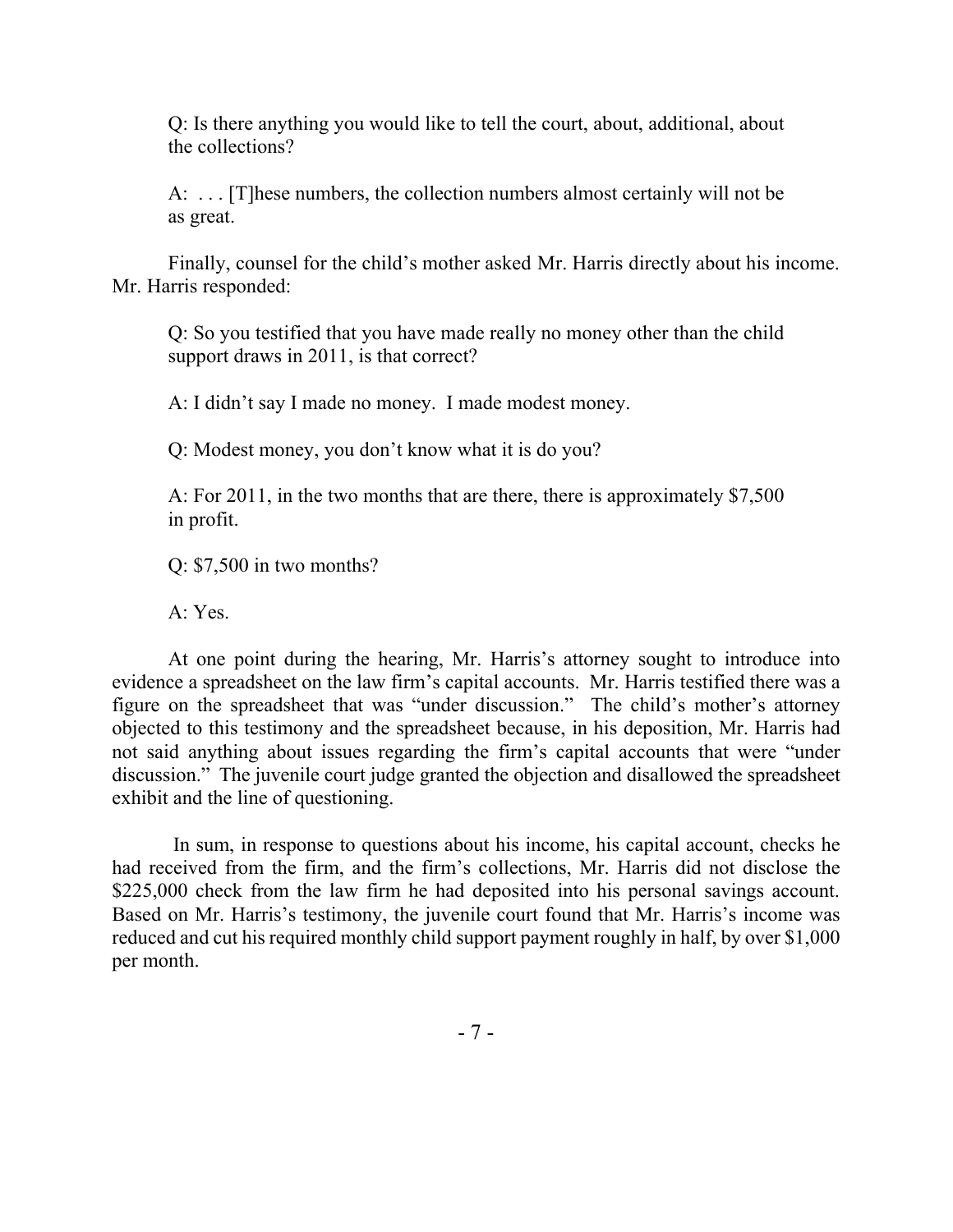Later, the child's mother apparently became aware of the law firm dispute and filed a motion to reinstate the prior amount of child support. Her counsel contended that Mr. Harris's prior testimony to the juvenile court was untruthful because he had received the \$225,000 check from his law firm by the time of his juvenile court testimony but did not disclose it. In January 2012, the juvenile court held a hearing on the motion but deferred ruling on it until resolution of the law firm dispute about the \$225,000 check.

Several months later, but long before resolution of the law firm dispute, the child's mother died in a car accident. The maternal grandmother assumed custody of Mr. Harris's child. The record does not include any ruling by the juvenile court on the mother's motion to reinstate Mr. Harris's prior child support obligation.

The law firm dispute concluded years after the child's mother died.

### **Disciplinary Hearing**

On May 8, 2017, the BPR filed a petition for discipline against Mr. Harris. The petition alleged he violated Tennessee Supreme Court Rule 8, RPC 8.4<sup>4</sup> by 1) converting funds from his law firm and concealing that conversion from his partner; and 2) giving false testimony in connection with his child support modification proceedings. On February 6, 2019, a hearing panel designated by the BPR held an evidentiary hearing on the petition. Mr. Harris appeared as the sole witness.

 $\overline{a}$ 

It is professional misconduct for a lawyer to:

(a) violate or attempt to violate the Rules of Professional Conduct, knowingly assist or induce another to do so, or do so through the acts of another;

(b) commit a criminal act that reflects adversely on the lawyer's honesty, trustworthiness, or fitness as a lawyer in other respects;

(c) engage in conduct involving dishonesty, fraud, deceit, or misrepresentation; [or]

(d) engage in conduct that is prejudicial to the administration of justice . . . .

<sup>&</sup>lt;sup>4</sup> In relevant part, Rule 8.4 states: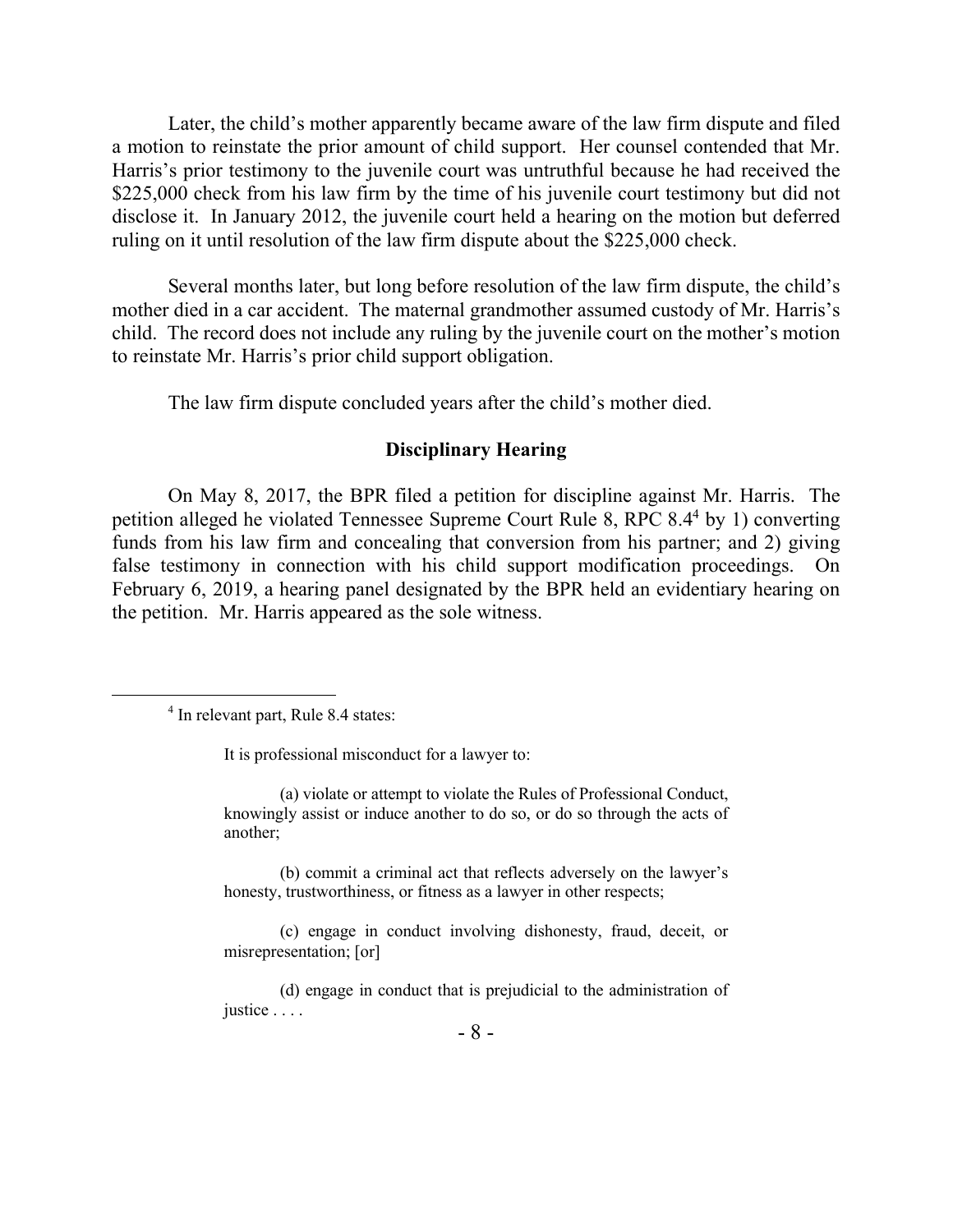As to the allegation that Mr. Harris violated RPC 8.4 by converting funds from his law firm and concealing the conversion from his law partner, the Board presented no direct evidence. Relying instead on the doctrine of non-mutual collateral estoppel,<sup>5</sup> the Board contended that the Court of Appeals decision, which affirmed the chancery court's conclusion that Mr. Harris had converted the law firm's funds, was sufficient basis for the panel to find a violation of RPC 8.4.

The hearing panel rejected this argument. It held that, although the Court of Appeals decision established Mr. Harris's conversion of funds, the fact of conversion alone did not demonstrate the sort of "dishonesty, fraud, deceit, or misrepresentation" necessary to establish a violation of RPC 8.4. As a result, the hearing panel concluded that the Board did not prove the first alleged violation. The Board did not appeal the hearing panel's determination on this allegation, and it is not at issue in this appeal.

The allegation that Mr. Harris violated RPC 8.4 by giving false testimony in the child support modification proceedings is a different story. The Board submitted into evidence transcripts of the testimony Mr. Harris gave in his deposition and at the juvenile court hearing. The Board emphasized: 1) the questions Mr. Harris was asked; 2) the undisputed fact that, at the time of his testimony, Mr. Harris had deposited a \$225,000 check from his law firm into a personal savings account; and 3) Mr. Harris's failure to disclose the existence of the check in either his deposition testimony or his juvenile court testimony. Noting that Mr. Harris was asked direct questions about his income and his draws from the law firm, the Board argued his testimony amounted to aggravated perjury, which it defined as "testimony of a material matter with the intent to deceive while under oath in a formal proceeding." In addition, the Board pointed out, Mr. Harris refused to acknowledge his wrongdoing. The Board maintained that Mr. Harris's conduct seriously adversely reflected on his fitness to practice law, and it asked the hearing panel to disbar him.

In his testimony before the hearing panel, Mr. Harris insisted that, in context, the answers he gave during his deposition and juvenile court testimony were truthful and responsive to the specific questions asked. He said he did not view the \$225,000 check as

<sup>&</sup>lt;sup>5</sup> Under the doctrine of non-mutual collateral estoppel, "once an issue is actually and necessarily determined by a court of competent jurisdiction, that determination is conclusive in subsequent suits based on a different cause of action involving a party to the prior litigation." *Montana v. United States.*, 440 U.S. 147, 153 (1979) (citing *Parklane Hosiery Co. v. Shore*, 439 U.S. 322, 326 n.5 (1979); Austin Wakeman Scott, *Collateral Estoppel by Judgment*, 56 Harv. L. Rev. 1, 2–3 (1942); Restatement (Second) of Judgments § 68 (Am. L. Inst. Tentative Draft No. 4, 1977)).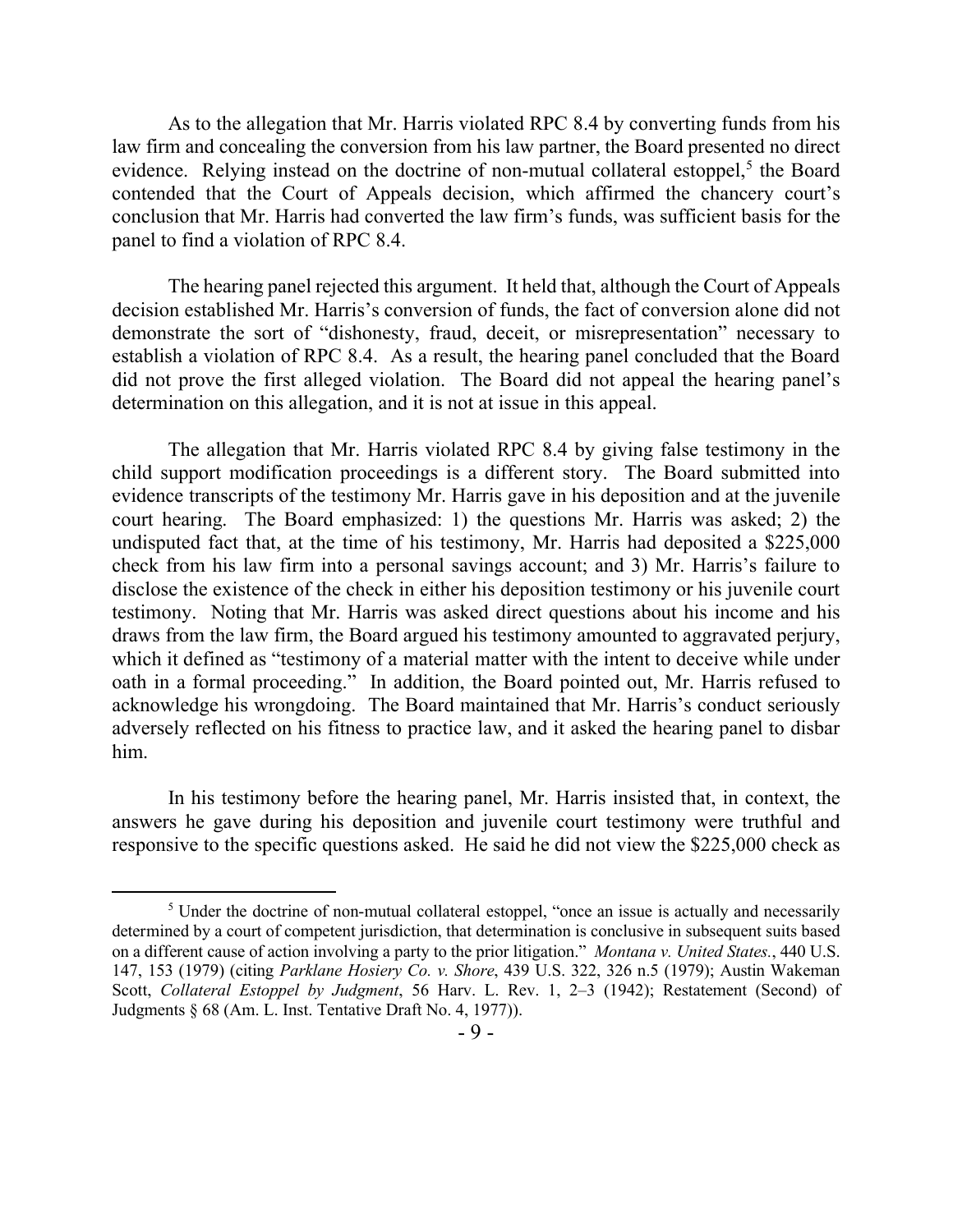a "draw," *i.e.*, income, because he was holding the funds in a separate bank account until he learned how much of the fee he owed the law firm for expenses.

Mr. Harris also maintained that he intended to testify about the check in the juvenile court proceeding and in fact tried to do so. In support of this claim, Mr. Harris's attorney read into the record the transcript of the exchange in juvenile court in which she sought to introduce into evidence a spreadsheet reflecting the law firm's capital accounts. In the transcript, the attorney asked Mr. Harris about figures on the spreadsheet that were "in dispute," and Mr. Harris said the spreadsheet had "a figure" that was "under discussion." Alluding to this transcribed testimony, Mr. Harris explained to the hearing panel that the \$225,000 check was "the dispute" in the capital accounts on the spreadsheet he was referencing. He claimed he was "about to share" and "was going to tell" the juvenile court judge about the \$225,000 disputed check when the mother's attorney objected to the spreadsheet. Mr. Harris said: "I was about to testify about it. And it wasn't us who brought – said, 'Well, wait a minute. That's not relevant.' We brought it up. It was [mother's] attorney who objected to it. And I was instructed not to answer it, and so I didn't." Mr. Harris insisted he did not intentionally withhold information about the \$225,000 check from either mother's counsel or the juvenile court. He denied the allegation outright, saying "the suggestion that I was trying to hide anything is absolutely without any basis in fact."

The hearing panel rejected Mr. Harris's argument, concluding instead that he had engaged in "intentional omissions designed to conceal relevant information fairly called for in the questions." Explaining its reasoning, the hearing panel first observed that, once Mr. Harris deposited the \$225,000 check into his bank account, "he exercised control over those funds . . . and had the power to spend or save as he chose." The panel then spelled out how Mr. Harris's answers to questions during his deposition were misleading:

In his deposition, Mr. Harris was asked about his capital account for 2007, which led to a discussion of the capital account as a source for a "draw." When asked if a "draw" meant "you get to get money out of the law firm," Mr. Harris agreed: "Yes." He then testified that, "I have not drawn anything from the firm with the single exception of my child support. I have not drawn a penny from [his law firm] in the last five months" – later corrected to four months. Those adjacent answers, read together, would suggest to an objective observer that Mr. Harris had no opportunity "to get money out of the law firm" in the prior four months, that is, since November 25, 2010. His testimony was that, during that period, "I have not drawn a penny from [the law firm]."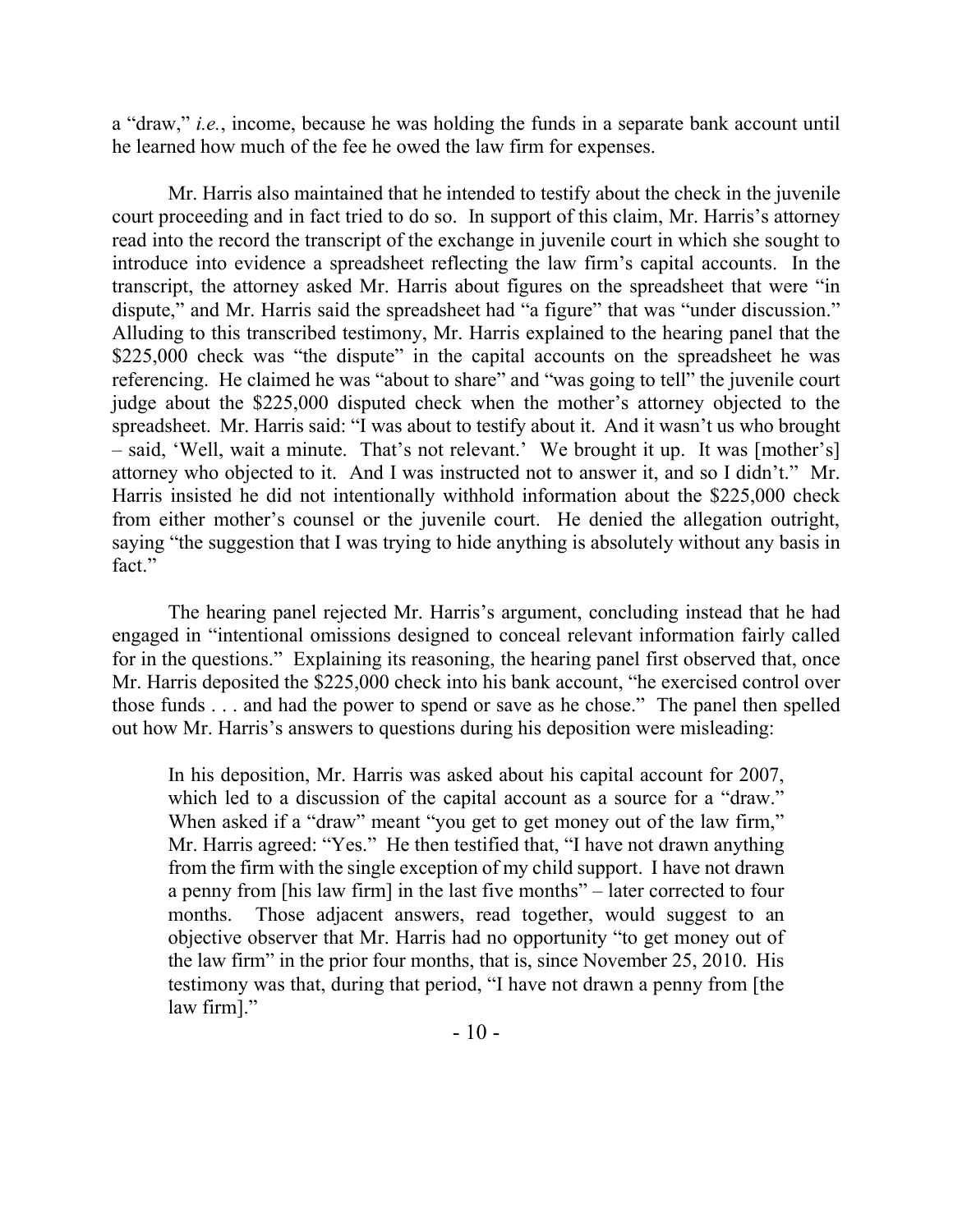The hearing panel was unmoved by Mr. Harris's explanation that the \$225,000 was not a "draw" because he was holding it subject to resolution of the law firm dispute about expenses. It characterized his answer as a "type of hair-splitting which falls well short of 'the truth, the whole truth, and nothing but the truth' required of witnesses under oath."

The hearing panel found Mr. Harris's answers during his juvenile court testimony were similarly misleading:

When questioned by the [juvenile court judge] about any draw he had taken, Mr. Harris testified that it was limited to the child support checks sent directly to his former wife. Again, it strains credulity that an experienced and accomplished lawyer could understand that question to apply to a "draw" only in the most narrow and idiosyncratic sense and to exclude any inquiry about the \$225,000 residing in his bank account. Certainly, few sincere laypersons would apply such an interpretation. Again, the appearance is of an answer carefully drafted to aim for literal truth in only the narrowest sense, while omitting key information highly relevant to the issues before the Court. While such conduct may or may not constitute the crime of perjury, intentional omissions designed to conceal relevant information fairly called for in the questions is "conduct involving dishonesty, fraud, deceit, or misrepresentation."

Thus, the hearing panel concluded that Mr. Harris's testimony in the child support proceeding violated RPC 8.4(c).

To determine the appropriate sanction for Mr. Harris's violation, the hearing panel considered the American Bar Association Standards for Imposing Lawyer Sanctions.<sup>6</sup>

 $\overline{a}$ 

(d) the existence of aggravating or mitigating factors.

 $6$  "In determining the appropriate type of discipline, the hearing panel shall consider the applicable provisions of the ABA Standards for Imposing Lawyer Sanctions." Tenn. Sup. Ct. R. 9, § 15.4(a). In particular, the hearing panel discussed ABA Standard 3.0:

In imposing a sanction after a finding of lawyer misconduct, courts should consider the following factors:

<sup>(</sup>a) the duty violated;

<sup>(</sup>b) the lawyer's mental state;

<sup>(</sup>c) the potential or actual injury caused by the lawyer's misconduct; and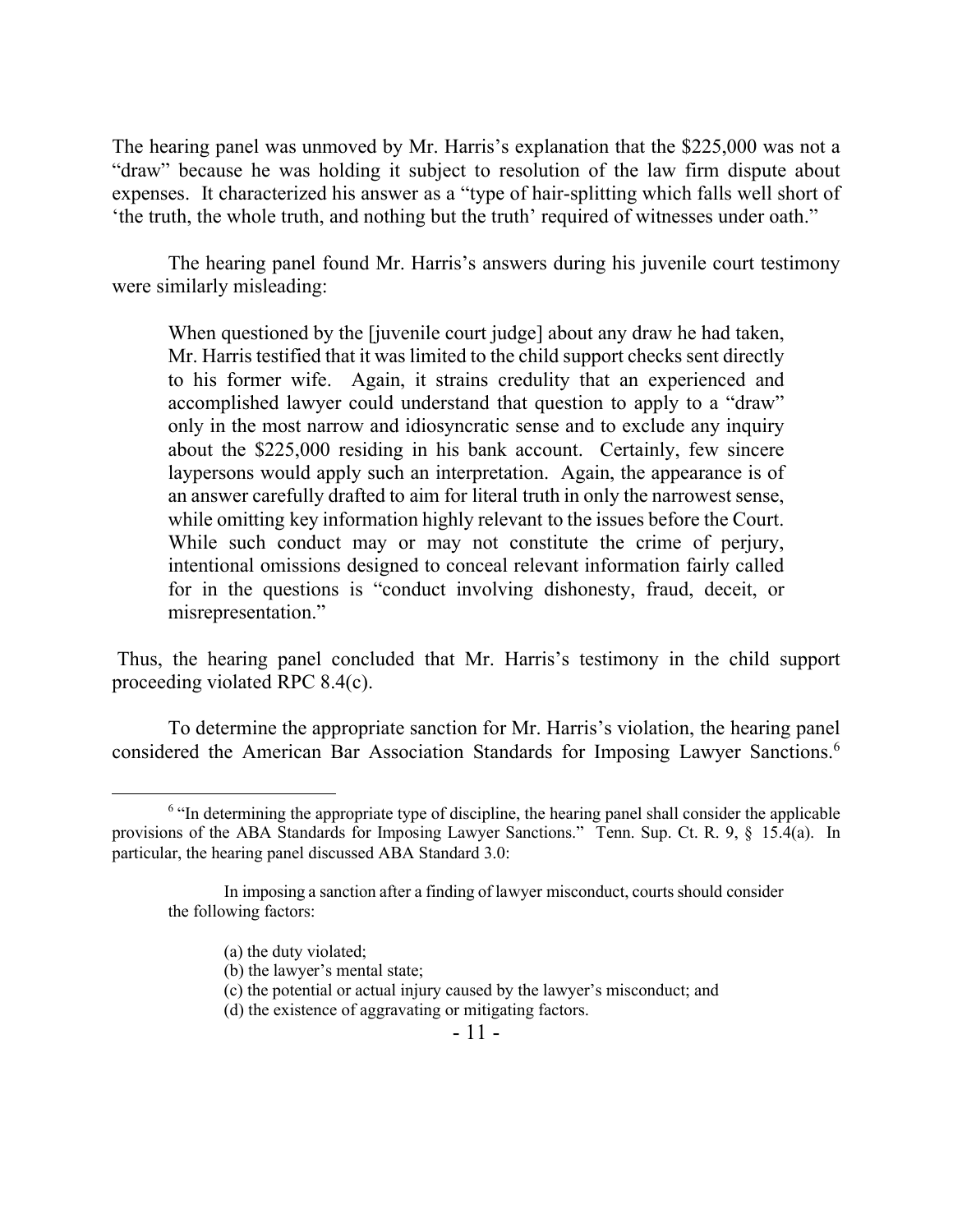Based on ABA Standards 6.1 and 6.11, 7 the panel concluded disbarment was the appropriate baseline sanction. The hearing panel found that Mr. Harris's selfish motive and substantial experience in the practice of law were aggravating factors but that the absence of any prior disciplinary history over Mr. Harris's forty-year legal career represented a significant mitigating factor. Weighing these factors, the hearing panel concluded that Mr. Harris's long legal career with no discipline outweighed the aggravating factors and justified a reduction from the presumptive sanction of disbarment. The hearing panel also noted that Mr. Harris was over seventy years old, legally blind, and had effectively retired. Based on all of these circumstances, the hearing panel suspended Mr. Harris from the practice of law for one year.

### **Circuit Court Appeal**

Pursuant to Tennessee Supreme Court Rule 9, § 33.1(a), Mr. Harris appealed the decision of the hearing panel to the Davidson County Circuit Court, where the case was assigned to Senior Judge William B. Acree, Jr. Mr. Harris represented himself at the hearing in the trial court.<sup>8</sup>

Responding to questions from the trial judge, Mr. Harris confirmed that, at the time of his juvenile court testimony, neither the juvenile court nor opposing counsel had any document reflecting the \$225,000 payment, and neither he nor his attorney informed the

<sup>7</sup> These Standards provide:

 $\overline{a}$ 

6.1 False Statements, Fraud, and Misrepresentation

Absent aggravating or mitigating circumstances, upon application of the factors set out in Standard 3.0, the following sanctions are generally appropriate in cases involving conduct that is prejudicial to the administration of justice or that involves dishonesty, fraud, deceit, or misrepresentation to a court:

6.11 Disbarment is generally appropriate when a lawyer, with the intent to deceive the court, makes a false statement, submits a false document, or improperly withholds material information, and causes serious or potentially serious injury to a party, or causes a significant or potentially significant adverse effect on the legal proceeding.

<sup>8</sup> Because of Mr. Harris's sight impairment, the attorney who represented him before the hearing panel assisted him in the circuit court by reading excerpts from his prior testimony, but she did not argue on his behalf.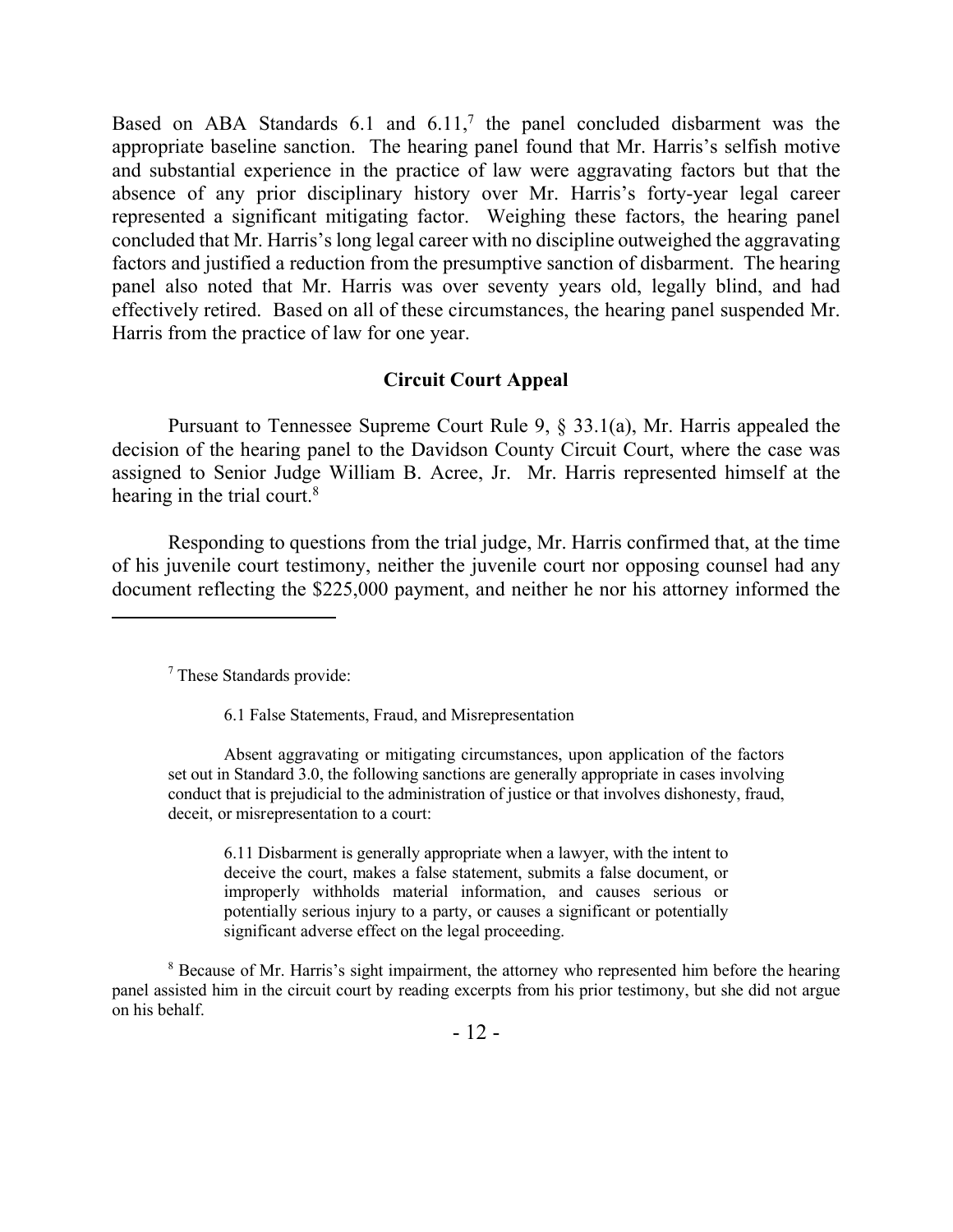juvenile court judge about the \$225,000. He reiterated his previous explanation that opposing counsel's objection prevented him from doing so. Mr. Harris noted that the juvenile court had relied in the past on his tax returns to determine his income for child support purposes.

In his testimony to the trial court, Mr. Harris maintained that he was asked in the juvenile court proceedings only about his "draw" from the law firm. He characterized the \$225,000 as a "distribution" rather than a draw and said he was never asked about distributions. The trial court asked: "What would somebody have had to ask you to make you reveal that \$225,000? What would have been a proper question?" Mr. Harris answered that he "[a]bsolutely" would have mentioned the \$225,000 had he been asked whether the law firm had made a "distribution" to him. The trial court asked him directly: "You are contending in your appeal that you did not violate the Code of Professional Conduct, that what you did was not a violation of conduct. . . . That's correct?" When Mr. Harris replied "Yes," the trial court summed up: "You didn't do anything wrong," to which Mr. Harris responded: "Yes, sir."

The trial court took the matter under advisement. In its subsequent decision, the trial court rejected Mr. Harris's rationale for why his testimony did not violate the ethics rules:

Repeatedly calling the \$225,000 fee a "distribution" as opposed to a "draw" does not adequately explain why Mr. Harris did not disclose, at some point during the entire child support modification proceeding, that he had \$225,000 in his personal savings account....

Even if the Court finds Mr. Harris's \$225,000 fee was not a "draw," but a "distribution," the Court finds that Mr. Harris had a duty to disclose the distribution. The very nature of a child support modification hearing centers around income, and the Court agrees with the Disciplinary Panel that an experienced and accomplished lawyer should know better than to omit information highly relevant to the issues before a court.

The trial court concluded that Mr. Harris violated RPC 8.4(c). Considering the sanction, the trial court stated: "While it may be argued that a one-year suspension is overly severe under the facts and circumstances of this case, this Court cannot substitute its judgment for that of the Hearing Panel as to the weight of the evidence on questions of fact." For that reason, the trial court held that the hearing panel's decision was supported by substantial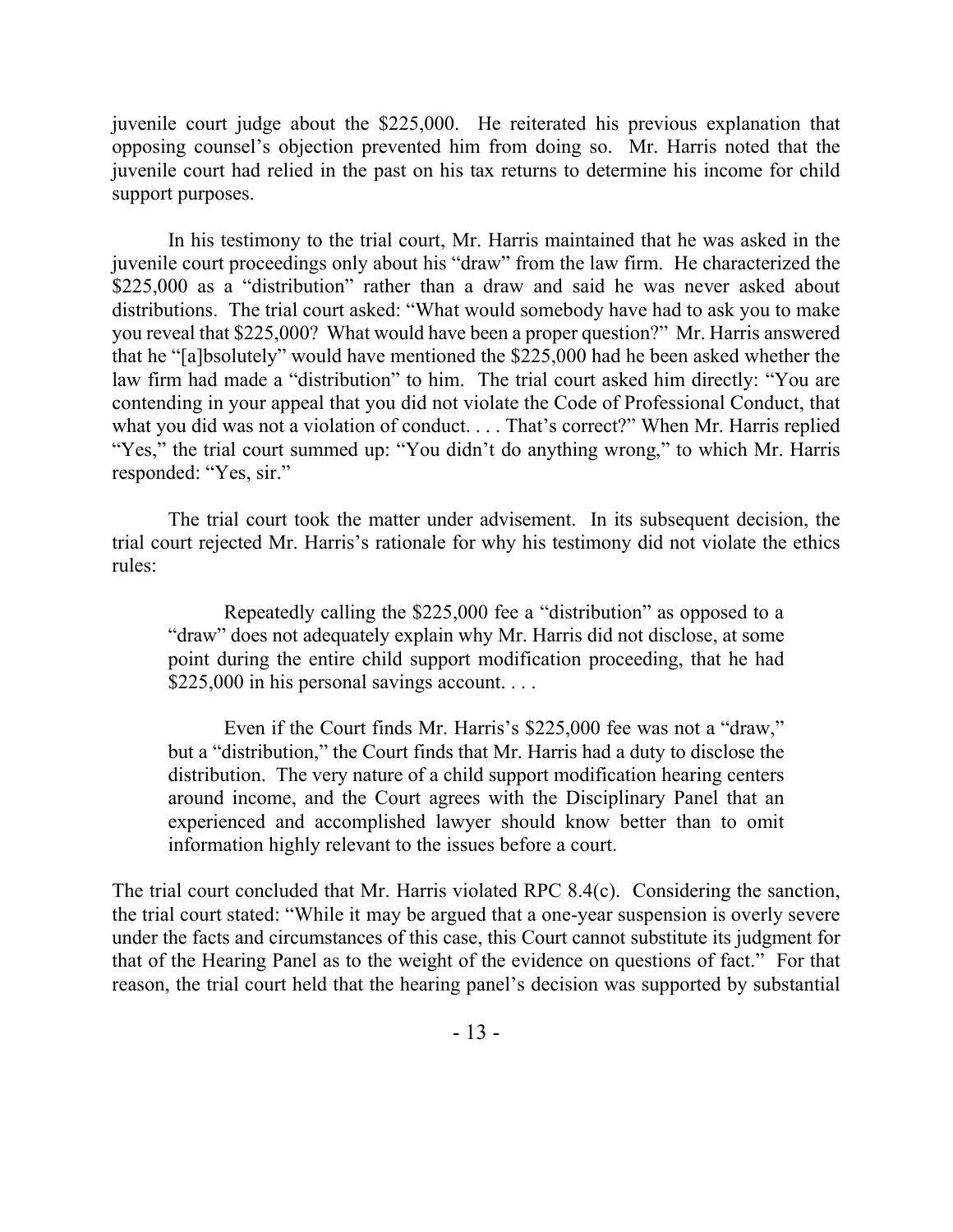and material evidence and was neither arbitrary nor capricious and affirmed as to the rule violation and the sanction.

Mr. Harris now appeals to this Court.

#### **STANDARD OF REVIEW**

The Supreme Court of Tennessee "is the source of authority of the Board of Professional Responsibility and all of its functions." *Hornbeck v. Bd. of Pro. Resp.*, 545 S.W.3d 386, 394 (Tenn. 2018) (quoting *Rayburn v. Bd. of Pro. Resp.*, 300 S.W.3d 654, 660 (Tenn. 2009)). It is our solemn duty to regulate the practice of law in the State of Tennessee and enforce the rules of the legal profession. *Bd. of Pro. Resp. v. Barry*, 545 S.W.3d 408, 420 (Tenn. 2018).

To do so, the Court has established a system in which "attorneys charged with disciplinary violations have a right to an evidentiary hearing before a hearing panel, which must determine the disciplinary penalty." *Id.* (quoting *Bd. of Pro. Resp. v. Cowan*, 388 S.W.3d 264, 267 (Tenn. 2012)). A respondent attorney who is not satisfied with the decision of the hearing panel may appeal to the circuit or chancery court, whose review is upon the transcript of the record from the hearing panel.<sup>9</sup> Id.

If the respondent lawyer remains dissatisfied, he or she may then appeal directly to this Court, where our review is "upon the transcript of the record from the trial court, including the record of the evidence presented to the hearing panel." *Id.* (quoting *Walwyn v. Bd. of Pro. Resp.*, 481 S.W.3d 151, 162 (Tenn. 2015)). In reviewing the decision of a disciplinary hearing panel, this Court employs the same standard of review as the trial court; we may not reweigh the evidence or substitute our judgment for that of the hearing panel. *Id.* Under Rule 9, § 33.1(b), a reviewing court may reverse or modify a hearing panel's decision only:

if the rights of the party filing the Petition for Review have been prejudiced because the hearing panel's findings, inferences, conclusions or decisions are: (1) in violation of constitutional or statutory provisions; (2) in excess of the hearing panel's jurisdiction; (3) made upon unlawful procedure; (4) arbitrary or capricious or characterized by abuse of discretion or clearly

<sup>&</sup>lt;sup>9</sup> The reviewing court may take additional proof "[i]f allegations of irregularities in the procedure before the hearing panel are made." Tenn. Sup. Ct. R. 9, § 33.1(b). No such allegations were made in this case.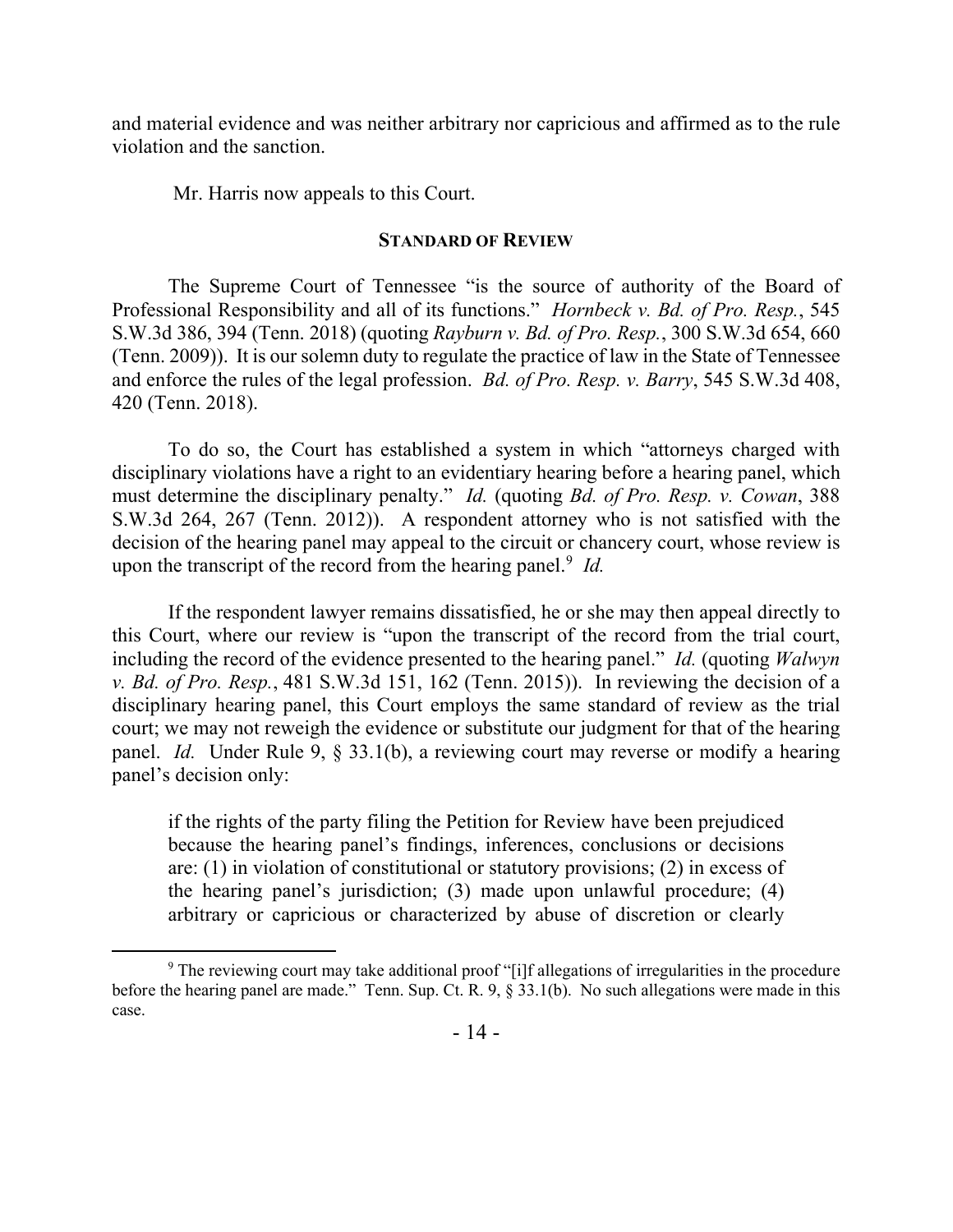unwarranted exercise of discretion; or (5) unsupported by evidence which is both substantial and material in light of the entire record.

*See also Bd. of Pro. Resp. v. MacDonald*, 595 S.W.3d 170, 181 (Tenn. 2020) ("Absent these limited circumstances, the hearing panel's decision should not be disturbed on appeal." (quoting *Hancock v. Bd. of Pro. Resp.*, 447 S.W.3d 844, 850 (Tenn. 2014))). As in all cases, we review questions of law de novo with no presumption of correctness. *Barry*, 545 S.W.3d at 420.

#### **ANALYSIS**

As a threshold question, Mr. Harris takes issue with the standard of proof. He contends that the petition for discipline accused him of a criminal act, namely perjury, and that disciplinary counsel at his hearing "inflated these charges to criminal aggravated perjury." Mr. Harris concedes that the hearing panel declined to determine whether Mr. Harris's testimony constituted perjury.<sup>10</sup> However, he suggests that it effectively found him guilty of the crime of perjury, so it should be held to the "beyond a reasonable doubt" standard of proof used in criminal trials.

This argument is without merit. As this Court has repeatedly held, attorney disciplinary proceedings are not criminal proceedings. *See, e.g.*, *In re Sitton*, 618 S.W.3d 288, 295 (Tenn. 2021) ("Attorney disciplinary proceedings are not criminal proceedings . . . ."); *Green v. Bd. of Pro. Resp.*, 567 S.W.3d 700, 715 (Tenn. 2019) ("[D]isciplinary hearings are not criminal trials and do not include all the due process protections that apply in criminal trials." (citing *Moncier v. Bd. of Pro. Resp.*, 406 S.W.3d 139, 157 (Tenn. 2013))); *Walwyn*, 481 S.W.3d at 171. Rather, the burden is on the Board to establish rule violations by a preponderance of the evidence. Tenn. Sup. Ct. R. 9, § 15.2(h). The hearing panel's decision in this case need not be supported by proof beyond a reasonable doubt.

We go on to consider the issues raised on appeal. First, Mr. Harris contends that the hearing panel's conclusion that he violated RPC 8.4(c) is arbitrary and capricious and is unsupported by substantial and material evidence. Second, Mr. Harris argues that the

 $10$  As acknowledged by Mr. Harris, the hearing panel's order states: "While such conduct may or may not constitute the crime of perjury, intentional omissions designed to conceal relevant information fairly called for in the questions is 'conduct involving dishonesty, fraud, deceit, or misrepresentation.'" Thus, the hearing panel correctly focused its attention on Mr. Harris's conduct and the standard to which he and all attorneys are held, not on whether he was guilty of an uncharged crime. *Cf. Att'y Grievance Comm'n. v. Hekyong Pak*, 929 A.2d 546, 567 (Md. 2007) ("Perjury may, generally, consist of misrepresentations, but not all misrepresentations are perjurous.").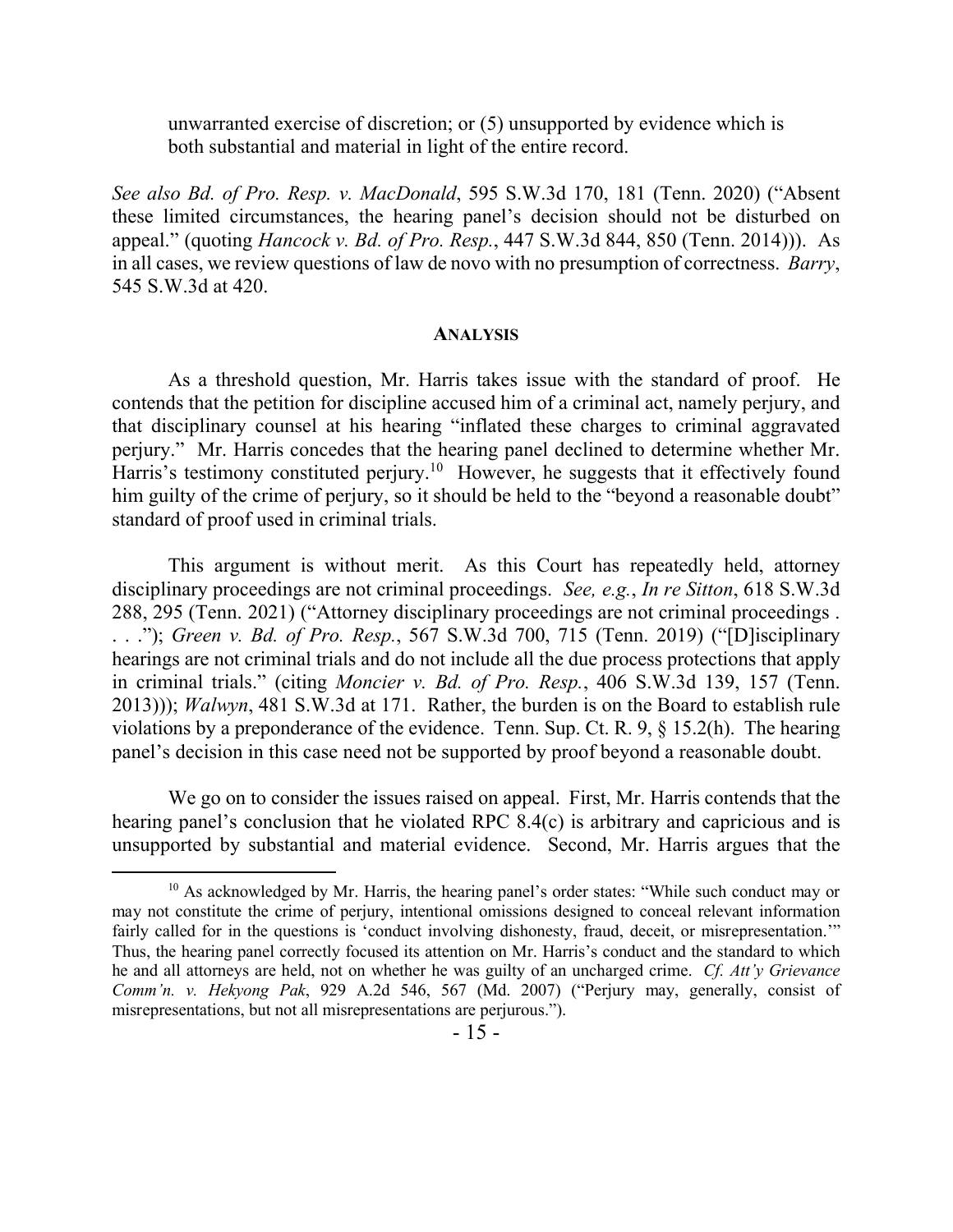sanction, a one-year suspension, is unduly harsh and an abuse of the hearing panel's discretion. We consider each issue in turn.

#### **Rule Violation**

Similar to the argument made below, Mr. Harris's primary argument to this Court is that his testimony was truthful in the context of the specific questions he was asked. In that way, he contends, the hearing panel's conclusion that he violated RPC 8.4(c) is unsupported by substantial and material evidence and is otherwise arbitrary and capricious.

In applying the substantial and material evidence test, we determine whether the hearing panel's decision is "supported by such relevant evidence as a rational mind might accept to support a rational conclusion." *Beier v. Bd. of Pro. Resp.*, 610 S.W.3d 425, 438 (Tenn. 2020) (quoting *Bd. of Pro. Resp. v. Allison*, 284 S.W.3d 316, 322 (Tenn. 2009)). We look at whether the record contains a "reasonably sound factual basis" for the hearing panel's decision. *Id.* (quoting *Hoover v. Bd. of Pro. Resp.*, 395 S.W.3d 95, 103 (Tenn. 2012)). A reasonably sound basis is less than a preponderance of the evidence but more than a scintilla or glimmer." *Id.* (quoting *Allison*, 284 S.W.3d at 322). To the extent that the hearing panel's findings hinged on its assessment of Mr. Harris's credibility, we note that credibility and the weight given to evidence are questions of fact. Our standard of review requires us to give deference to the factual findings made by the hearing panel. *Sitton*, 618 S.W.3d at 298 ("[T]he court shall not substitute its judgment for that of the hearing panel as to the weight of the evidence on questions of fact." (quoting Tenn. Sup. Ct. R.  $9, \S$  33.1(b))).

In this appeal, Mr. Harris insists his testimony was truthful and he had no intent to deceive. He maintains that his interpretation of the word "draw" was accurate given the firm's typical practices. He reiterates that he was going to disclose his receipt of the \$225,000 check, but the juvenile court's ruling against his lawyer's line of questioning prevented him from doing so. $11$ 

 $11$  Mr. Harris asserts that the juvenile court would not have considered the \$225,000 check had he disclosed it because the court had, in the past, always relied on his tax returns. It is unclear whether Mr. Harris is claiming that the \$225,000 was not relevant to the question of whether his child support obligation should be reduced, an assertion that is plainly not accurate, or whether he is arguing that his failure to disclose was harmless error. Regardless, Mr. Harris's decision not to disclose the \$225,000 took that choice away from the juvenile court judge. Mr. Harris also asserts that the Board should have asked the juvenile court judge whether he believed Mr. Harris had testified untruthfully. Respectfully, it is not the job of the juvenile court judge to ascertain whether Mr. Harris's testimony violated the Rules of Professional Conduct. Likewise, our role on appeal is to determine whether the hearing panel's decision is supported by substantial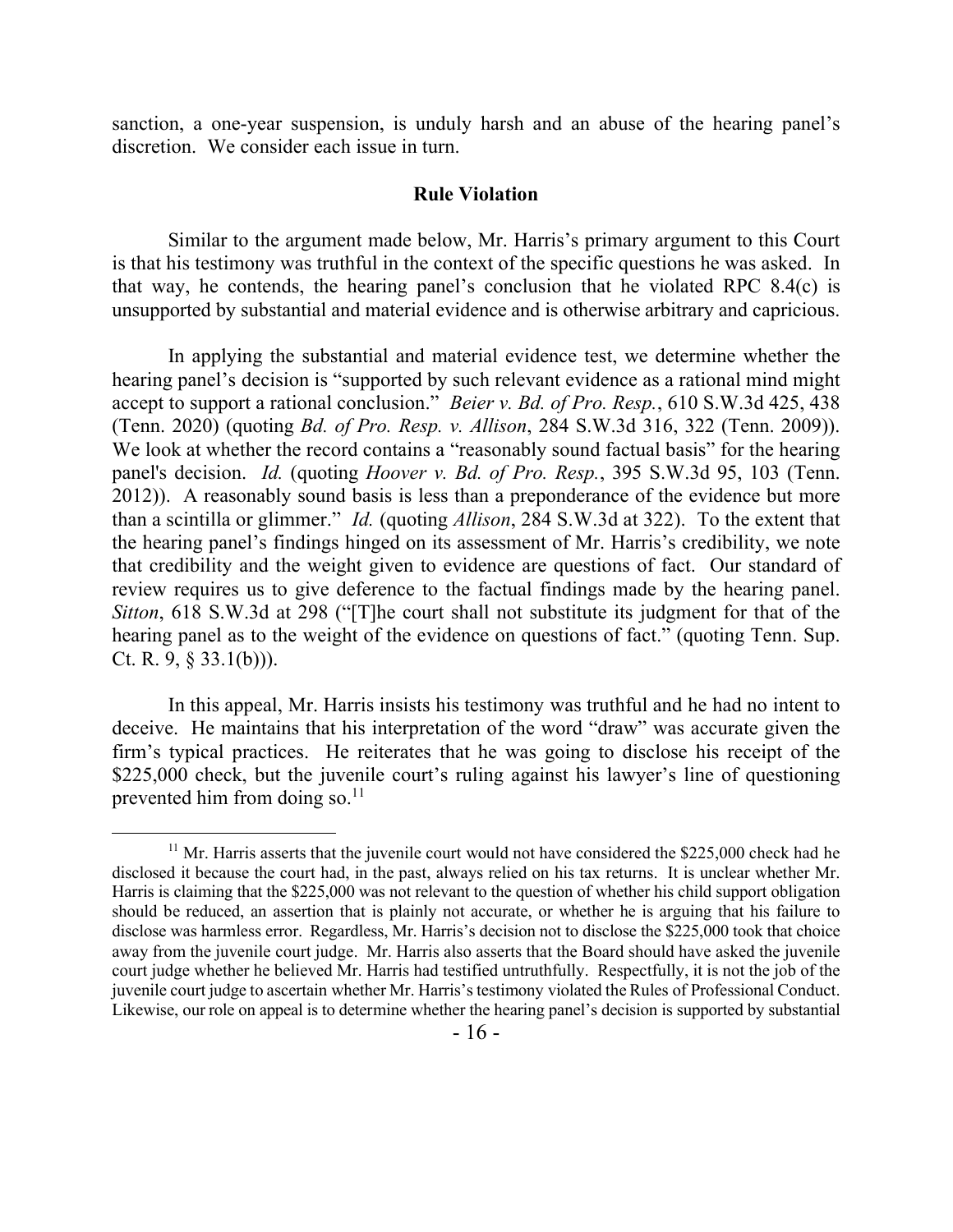RPC 8.4(c) states that it is "professional misconduct" for a lawyer to "engage in conduct involving dishonesty, fraud, deceit, or misrepresentation." In this case, our review of whether Mr. Harris violated this rule is based on largely undisputed facts. First, it is undisputed that Mr. Harris received and personally deposited the \$225,000 check before he gave his testimony in the juvenile court proceeding. As the hearing panel pointed out, once Mr. Harris received this check, he exercised total control over the funds and could save or spend them as he wished.

Second, because Mr. Harris's testimony is transcribed, there is no dispute about the questions posed to him and what Mr. Harris said and, perhaps more importantly, did not say in response. We know that when Mr. Harris was asked in his deposition about his "draw," counsel for the mother defined "draw" as "you get to get money out of the law firm." Despite the breadth attributed to the term, Mr. Harris claimed he had "not drawn anything from the firm with the single exception of my child support. I have not drawn a penny from [his law firm] in the last five months"—later corrected to four months. The hearing panel rightly concluded that any objective observer would have understood Mr. Harris's answer to mean that he had not received any money from his law firm in the previous four months, which was contrary to the actual facts.

Likewise, in the juvenile court hearing, when asked about any "draw" he had taken, Mr. Harris said his draw was limited to the child support checks sent to his child's mother. The hearing panel rightly rejected Mr. Harris's assertion that he did not have to disclose the \$225,000 because he felt it was technically not a "draw." Neither opposing counsel nor the juvenile court judge could have guessed Mr. Harris's Byzantine rationale—"hairsplitting" as the hearing panel aptly put it—for not telling them about the \$225,000 in response to repeated inquiries about money he had received from his law firm. The hearing panel accurately described Mr. Harris's testimony as appearing to have been "carefully crafted to aim for literal truth in only the narrowest sense, while omitting key information highly relevant to the issues."

Importantly, this misleading testimony was given by an experienced and accomplished lawyer, someone who should have been well-acquainted with a lawyer's "special obligations to demonstrate respect for the law and legal institutions." Tenn. Sup. Ct. R. 8, RPC 8.4, cmt. [9]. As noted by the trial judge, even if Mr. Harris genuinely viewed the \$225,000 as a "distribution" and not a "draw," he still had a duty to disclose it.

and material evidence, not to speculate about what testimony could possibly have been elicited from persons not called as witnesses.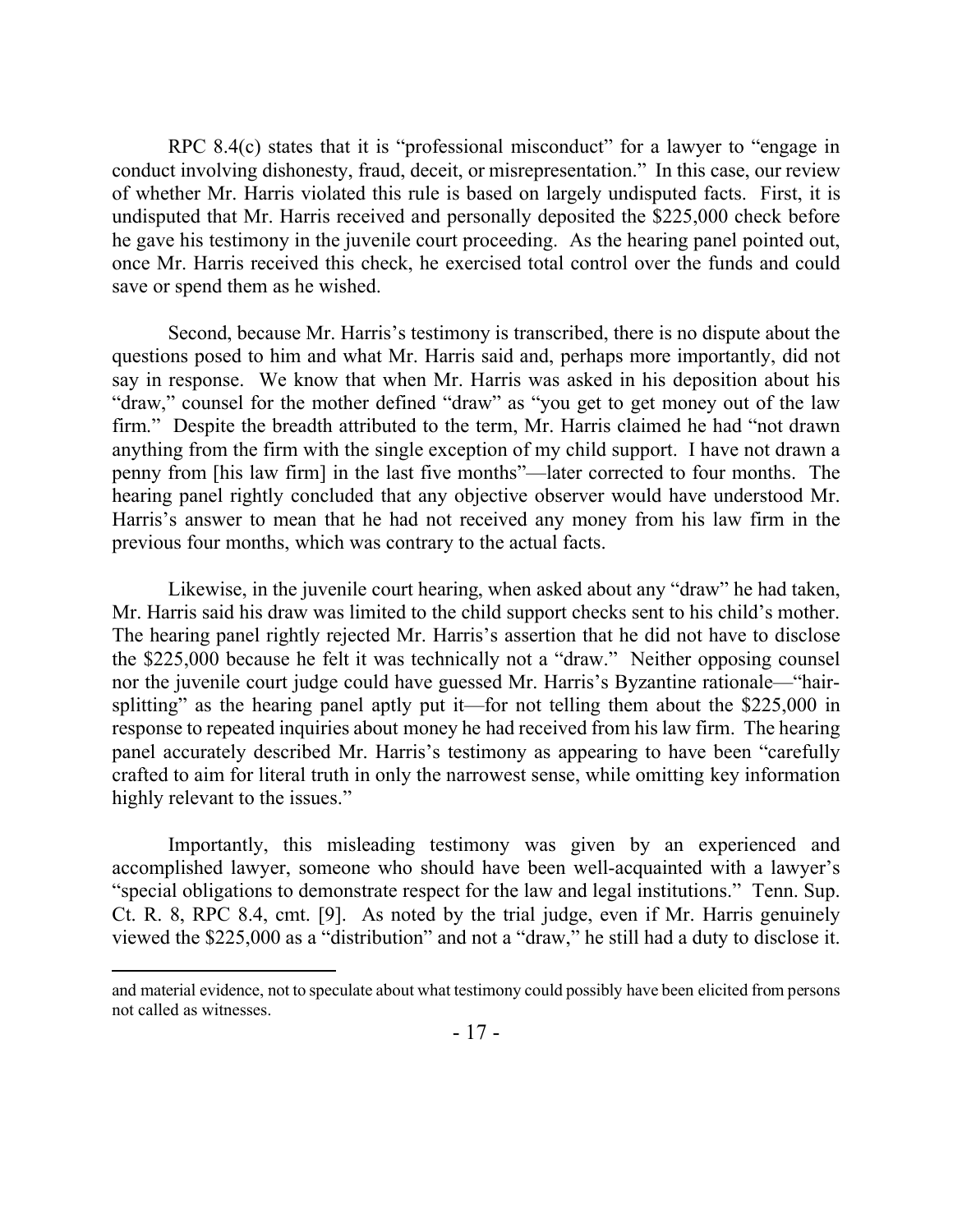The trial judge put it succinctly: "[A]n experienced and accomplished lawyer should know better than to omit information highly relevant to the issues before a court."

We agree. "Membership in the bar is a privilege burdened with conditions." *Theard v. United States*, 354 U.S. 278, 281 (1957) (quoting *In re Rouss*, 116 N.E. 782, 783 (N.Y. 1917) (Cardozo, J.)); *see also Flowers v. Bd. of Pro. Resp.*, 314 S.W.3d 882, 898 (Tenn. 2010) ("[W]e subscribe to Chief Justice Cardozo's view that '[m]embership in the bar is a privilege burdened with conditions.'" (second alteration in original)). Lawyers are officers of the legal system who have a "special responsibility for the quality of justice." Tenn. Sup. Ct. R. 8, pmbl., cmt. [2].

"Our adversary system for the resolution of disputes rests on the unshakable foundation that truth is the object of the system's process which is designed for the purpose of dispensing justice." *United States v. Shaffer Equip. Co.*, 11 F.3d 450, 457 (4th Cir. 1993). The adversarial process must be "directed with unwavering effort to what, in good faith, is believed to be true on matters material to the disposition." *Id.* As officers of the court, lawyers "have the first line task of assuring the integrity of the process. . . . The system can provide no harbor for clever devices to divert the search, mislead opposing counsel or the court, or cover up that which is necessary for justice in the end." *Id.* at 457– 58.

Consequently, lawyers have a duty to do more than simply refrain from committing perjury. *See, e.g.*, *In re Lamont*, 561 N.W.2d 650, 654 (N.D. 1997) ("While our perjury and false statement statutes set out the standards which apply generally to all witnesses in judicial proceedings, attorneys are officers of the court and must be held to a higher standard." (citations omitted)). A lawyer's general duty of candor to the courts includes not only the duty to refrain from knowing misrepresentations but also a positive duty to disclose to the court all material facts. *See Dunlap v. Bd. of Pro. Resp.*, 595 S.W.3d 593, 613 (Tenn. 2020) (attorney's failure to disclose material information to the court violated duty of candor under RPC 3.3 and was a misrepresentation under RPC 8.4); *Beard v. Bd. of Pro. Resp.*, 288 S.W.3d 838, 855–56 (Tenn. 2009) (attorney's knowing failure to correct an error discovered after the filing of a proposed order violated RPC 3.3, 3.4, and 8.4); *accord Gum v. Dudley*, 505 S.E.2d 391, 401 (W. Va. 1997) ("[T]he general duty of candor requires attorneys be honest and forthright with courts; that attorneys refrain from deceiving or misleading courts either through direct representations or through silence; and this duty is owed to courts during all aspects of litigation."); *see also* Robert Gilbert Johnston & Sara Lufrano, *The Adversary System as A Means of Seeking Truth and Justice*, 35 J. Marshall L. Rev. 147, 150–51 (2002).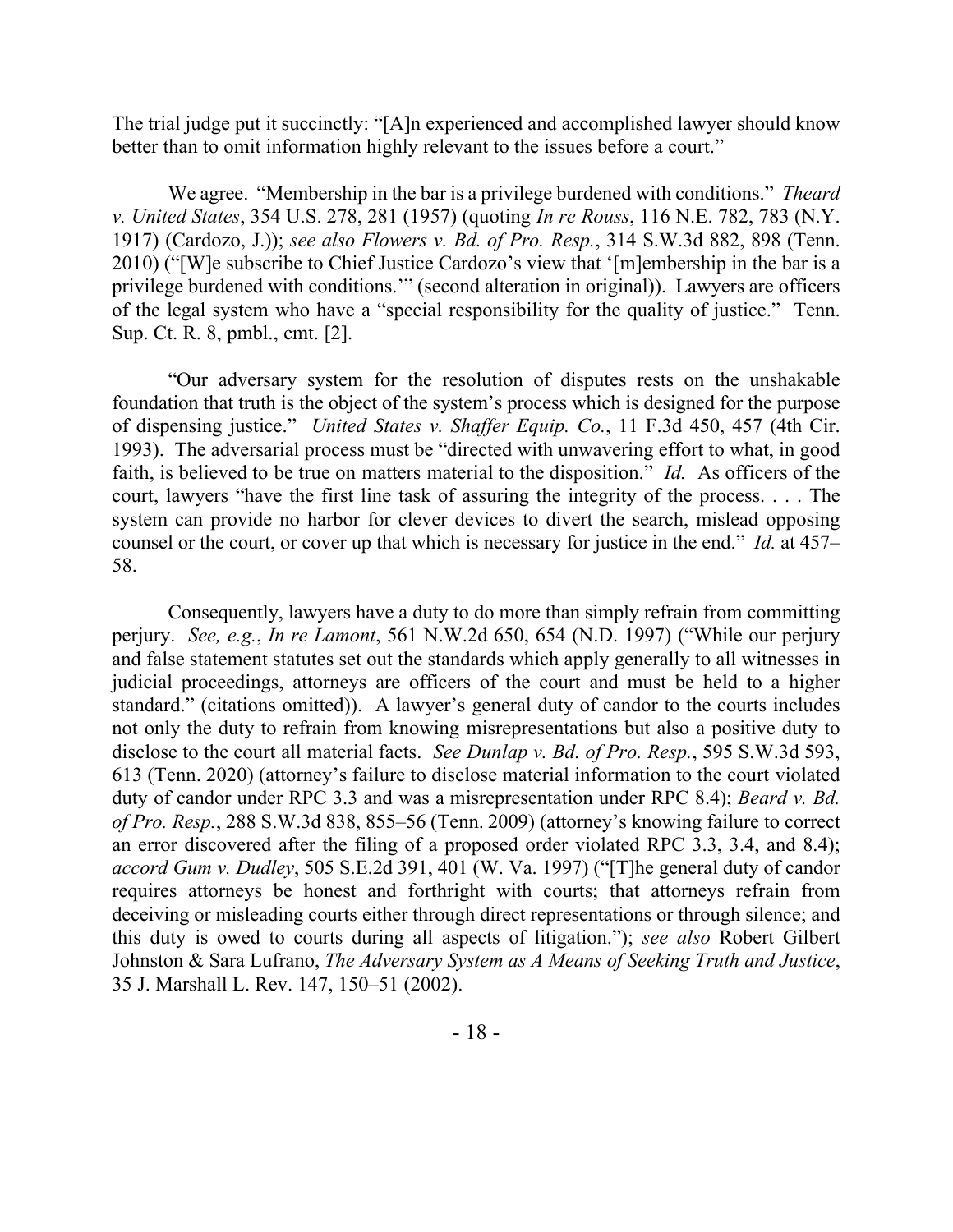Lawyers have no less obligation to meet these standards in litigation where they are personally involved. In *all* circumstances, a lawyer's conduct must "further the public's understanding of and confidence in the rule of law and the justice system because legal institutions in a constitutional democracy depend on popular participation and support to maintain their authority." Tenn. Sup. Ct. R. 8, pmbl., cmt. [7].

By this measure, Mr. Harris's testimony in the juvenile court proceedings fell well short of our ethical standards for lawyers. The Supreme Court of New Mexico put it well:

A lawyer who makes false statements, tells half-truths, and otherwise attempts to mislead harms the legal system and the legal profession. The essential aim of our legal system is to seek truth in the pursuit of justice; for a lawyer, all other duties and responsibilities are secondary. Thus, a lawyer who subordinates truth to obtaining a successful outcome for a client or to avoiding personal responsibility undermines the rule of law and erodes public trust and confidence in the legal system. We must demand better from each other.

*In re Dixon*, 435 P.3d 80, 88 (N.M. 2019) (citation omitted).

We do demand better. We find substantial and material evidence in this record to support the decisions of the hearing panel and the trial court that Mr. Harris's testimony in the juvenile court proceedings violated RPC 8.4(c), so we affirm those decisions.

#### **Sanction**

We next address Mr. Harris's argument that the hearing panel abused its discretion by imposing a one-year suspension. A hearing panel abuses its discretion when it "appl[ies] an incorrect legal standard or reach[es] a decision which is against logic or reasoning that causes an injustice to the party complaining." *Meehan v. Bd. of Pro. Resp.*, 584 S.W.3d 403, 413 (Tenn. 2019) (alterations in original) (quoting *Bd. of Pro. Resp. v. Reguli*, 489 S.W.3d 408, 418 (Tenn. 2015))*.*

Mr. Harris does not challenge the hearing panel's findings that ABA Standard 6.11 applies and the presumptive sanction is disbarment, nor does he challenge the trial court's affirmance of those findings. He acknowledges the standard of review applicable to the hearing panel's sanction decision. Nevertheless, he asks this Court to exercise broader "discretion to override and lessen the findings of the hearing panel" because the proposed sanction is too severe.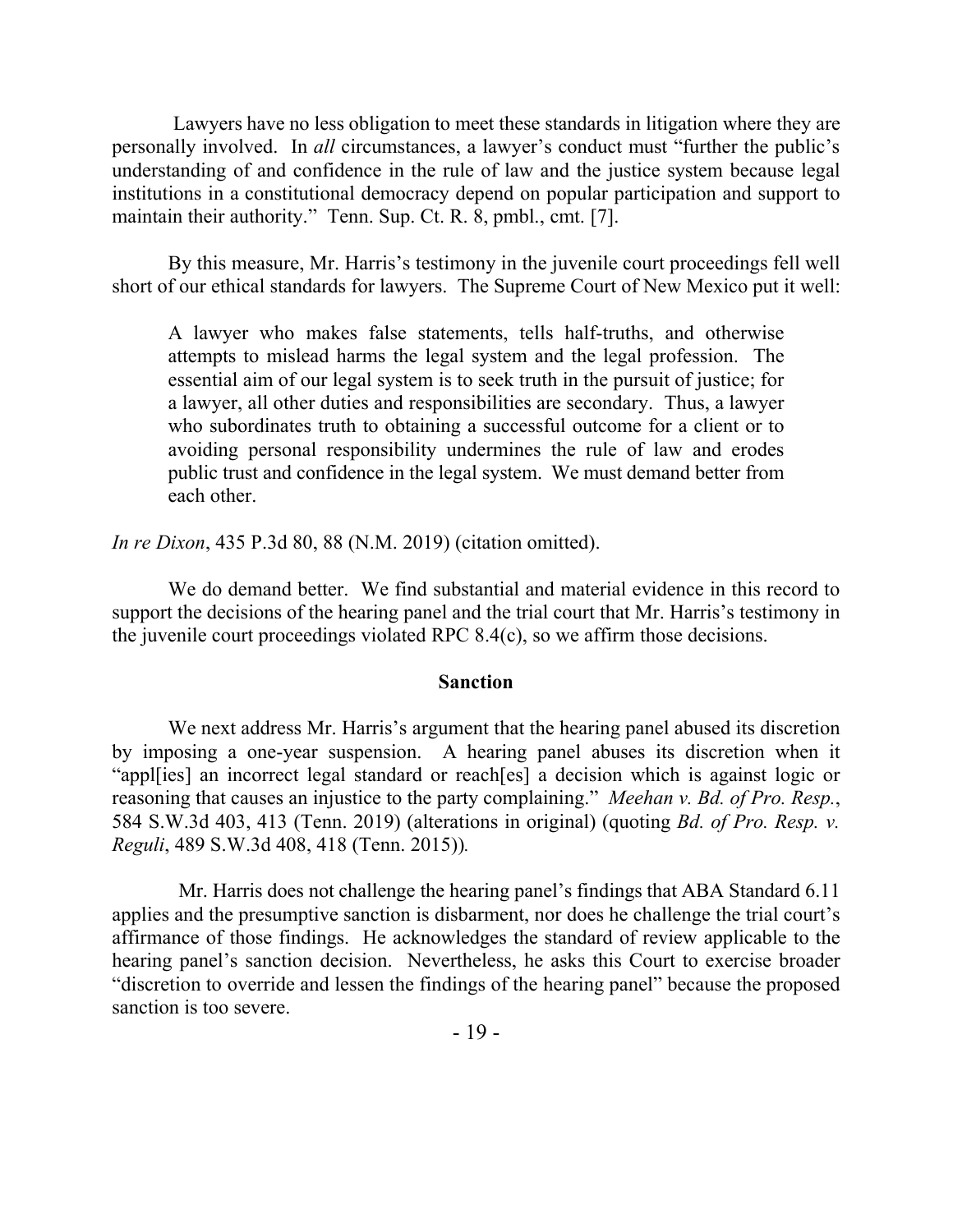As noted above, this Court has the fundamental right and inherent power to enforce the rules governing the practice of law in this State. *See Thompson v. Bd. of Pro. Resp.*, 600 S.W.3d 317, 320 (Tenn. 2020). Nevertheless, as Mr. Harris must acknowledge, our standard of review is the same as that of the trial court. <sup>12</sup> *Reguli*, 489 S.W.3d at 417. Consequently, we will uphold a sanction imposed by a hearing panel "where reasonable minds can disagree over [its] propriety." *Bd. of Pro. Resp. v. Sheppard*, 556 S.W.3d 139, 146 (Tenn. 2018) (citing *Sallee v. Bd. of Pro. Resp.*, 469 S.W.3d 18, 42 (Tenn. 2015)).

Mr. Harris contends next that a one-year suspension could only be justified in a case involving perjury or other criminal conduct. As we have already pointed out, we need not determine whether Mr. Harris's conduct would violate criminal statutes; attorney disciplinary proceedings are not criminal proceedings. *See Nevin v. Bd. of Pro. Resp.*, 271 S.W.3d 648, 657 (Tenn. 2008) ("[T]here is no requirement that an attorney's actions be criminal before a suspension may be imposed." (citing *Sneed v. Bd. of Pro. Resp.*, 37 S.W.3d 886, 891 (Tenn. 2000))). More severe sanctions than that imposed on Mr. Harris, including disbarment, have been meted out irrespective of whether the attorney's conduct was criminal. *See*, *e.g.*, *Bd. of Pro. Resp. v. Justice*, 577 S.W.3d 908, 932 (Tenn. 2019). This argument is without merit.

Mr. Harris asks us to consider several mitigating factors rejected by the hearing panel and the trial court. He asks us to find that lack of harm to a client, Mr. Harris's cooperation with the BPR, substantial delay in the proceedings, and the emotional toll on Mr. Harris of the disciplinary proceedings are additional mitigating factors that should be applied to decrease the sanction in this case.

The hearing panel found that lack of harm to a client should not be a mitigating factor where there was harm to others. We agree. Indeed, the absence of a client in this case actually highlights Mr. Harris's selfish motive; after the hearing on his juvenile court petition, Mr. Harris was able to keep more of his income and pay less to his child's custodian.<sup>13</sup> The hearing panel found that neither Mr. Harris's cooperation with the

<sup>&</sup>lt;sup>12</sup> Mr. Harris cites *Board of Professional Responsibility v. Curry*, 266 S.W.3d 379 (Tenn. 2008), but that case is distinguishable. *Curry* "straddle[d]" a change in the rules, and for that reason, a different standard of review applied. *See id.* at 387–89.

 $-20-$ <sup>13</sup> Mr. Harris asserts that, after the death of his child's mother, he counseled the child's guardian to apply for Social Security benefits under his name instead of under the name of the child's mother to increase the child's benefits. He asserts that he continued to pay the (reduced) child support even after the child began receiving Social Security benefits. Assuming the truth of these assertions, they do not change the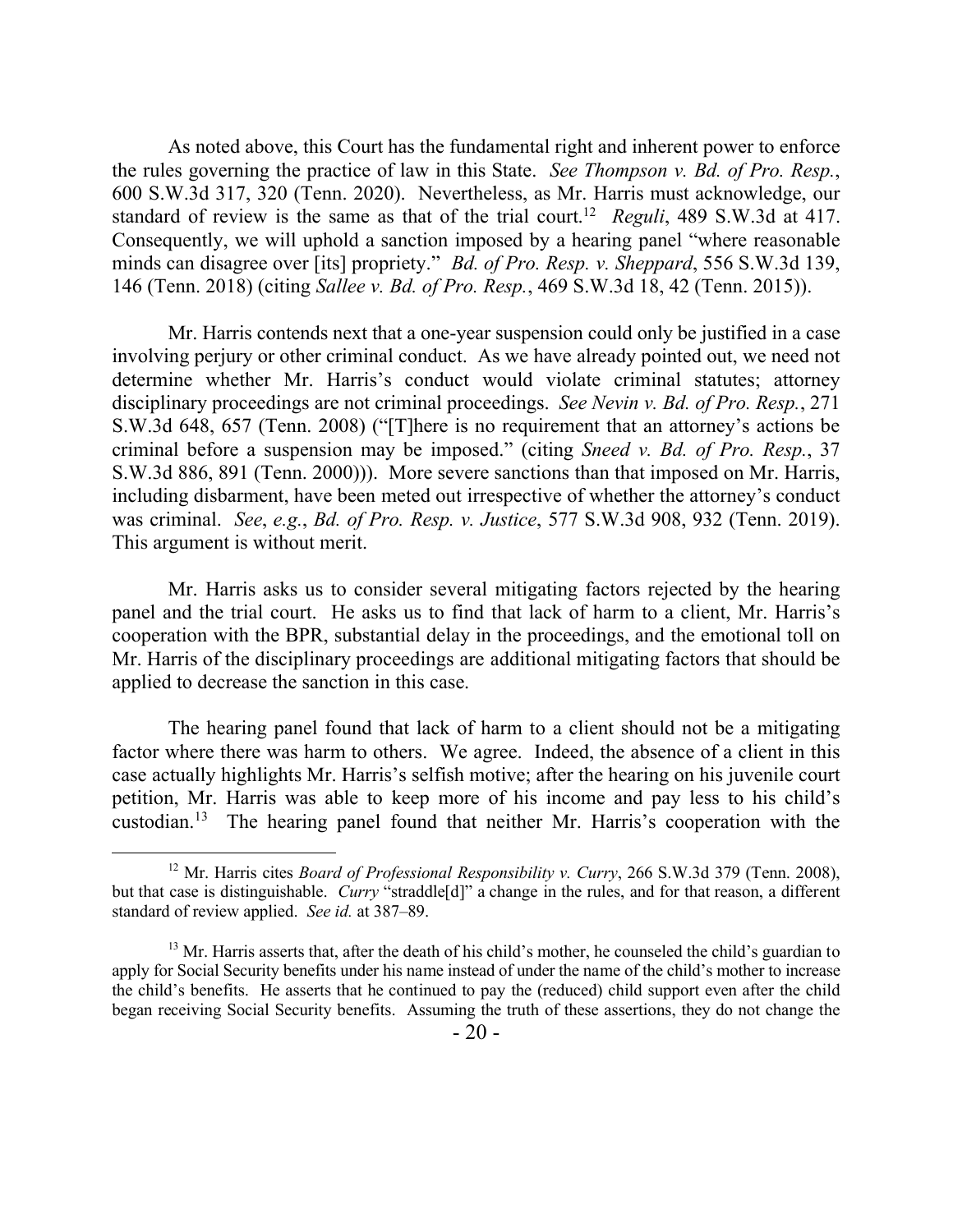disciplinary inquiry nor the delay in the proceedings should be considered mitigating factors; it observed that the delay was agreed-upon and that cooperation, while commendable, is not a mitigating factor. We agree with this conclusion as well. The hearing panel acknowledged the disciplinary proceedings had taken a toll on Mr. Harris and observed that child support disputes in general can be emotionally charged, but nevertheless determined that the emotional toll did not rise to the level of a mitigating factor. We find no fault in the hearing panel's analysis.<sup>14</sup>

Overall, we find no abuse of the hearing panel's discretion in discerning the appropriate aggravating and mitigating factors and weighing them in its sanction decision.<sup>15</sup> Accordingly, we agree with the trial court that the hearing panel did not abuse its discretion by giving Mr. Harris a one-year suspension, and we affirm its judgment upholding that sanction.

#### **CONCLUSION**

For the reasons stated above, we hold that the hearing panel's finding that Mr. Harris violated RPC 8.4(c) is supported by substantial and material evidence and is not arbitrary

fact that Mr. Harris's decision not to disclose the \$225,000 check to the juvenile court was motivated by his desire to reduce his monthly child support obligation.

 $14$  The hearing panel also rejected several aggravating factors put forth by the Board, specifically, pattern of dishonesty, refusal to acknowledge wrongful nature of conduct, and illegal conduct.

<sup>&</sup>lt;sup>15</sup> We find the disciplinary cases cited by Mr. Harris inapposite. Three did not involve conduct that included "dishonesty, fraud, deceit, or misrepresentation" to a court. *See Bd. of Pro. Resp. v. Daniel*, 549 S.W.3d 90, 107 (Tenn. 2018) (modifying a three-year suspension to be served entirely on probation to include one year of active suspension for an attorney whose misappropriation of funds did not result in harm to a client); *Allison*, 284 S.W.3d at 328 (agreeing with the hearing panel that a sixty-day suspension was appropriate for an attorney with prior disciplinary history); *Bd. of Pro. Resp. v. Maddux*, 148 S.W.3d 37, 42 (Tenn. 2004) (affirming a thirty-day suspension for an attorney who converted funds from his law firm but lacked criminal intent). Another involved misrepresentation to a court, but the hearing panel did not determine whether the attorney's misrepresentation reflected knowing misconduct or gross negligence. *Nevin*, 271 S.W.3d at 658. Here, the hearing panel found that Mr. Harris engaged in "intentional omissions designed to conceal relevant information." The last case on which Mr. Harris relies, *Dunlap v. Board of Professional Responsibility*, involved a different ABA standard, 6.12, with a lower presumptive sanction of suspension. *See* 595 S.W.3d at 613. The hearing panel in this case could have applied a different presumptive sanction to Mr. Harris's conduct, as was done in *Dunlap*, but its decision not to was a permissible choice, not an abuse of discretion. *See Daniel*, 549 S.W.3d at 102 (noting that where multiple standards with different presumptions might apply, a hearing panel may select from within the range identified by the relevant standards). We respectfully reject Mr. Harris's arguments based on these cases.